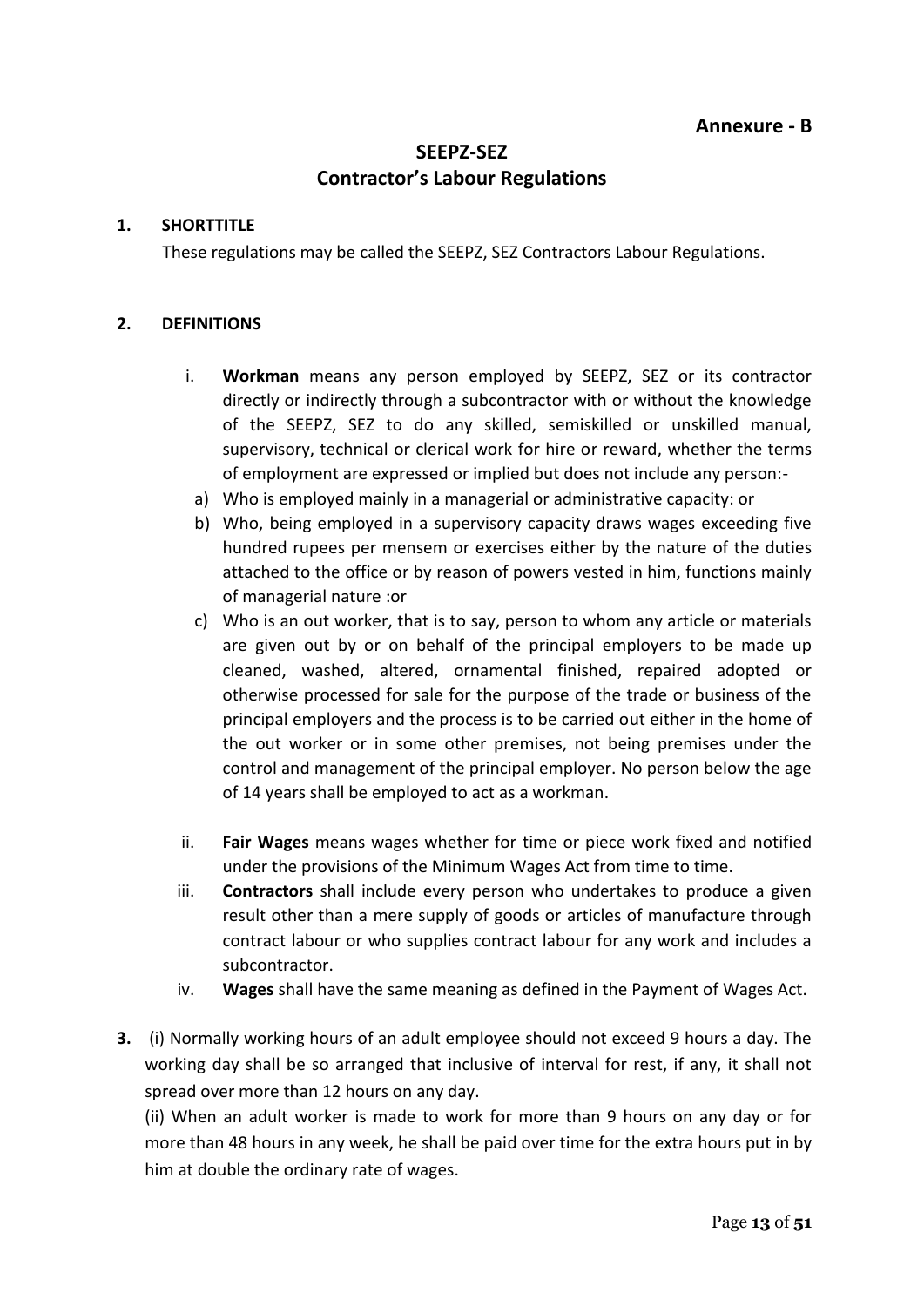(iii) Every worker shall be given a weekly holiday normally on a Sunday, in accordance with the provisions of the Minimum Wages (Central) Rules 1960 as amended from time to time irrespective of whether such worker is governed by the Minimum Wages Act or not.

b) Where the minimum wages prescribed by the Central/State Government under the Minimum Wages Act are not inclusive of the wages for the weekly day of rest, the worker shall be entitled to rest day wages at the rate applicable to the next preceding day, provided he has worked under the same contractor for a continuous period of not less than 6 days.

c) Where a contractor is permitted by the Engineer-in-Charge to allow a worker to work on a normal weekly holiday, he shall grant a substituted holiday to him for the whole day on one of the five days immediately before or after the normal weekly holiday and pay wages to such worker for the work performed on the normal weekly holiday at overtime rate.

# **4. DISPLAY OF NOTICE REGARDING WAGES ETC.**

The contractor shall before he commences his work on contract, display and correctly maintain and continue to display and correctly maintain in a clear and legible condition in conspicuous places on the work, notices in English and in the local Indian languages spoken by the majority of the workers giving the minimum rates of wages fixed under Minimum Wages Act, the actual wages being paid, the hours of work for which such wage are earned, wages periods, dates of payments of wages and other relevant information as per Appendix 'VIII'.

# **5. PAYMENT OF WAGES**

- **i.** The contractor shall fix wage periods in respect of which wages shall be payable.
- **ii.** No wage period shall exceed one month.
- **iii.** The wages of every person employed as contract labour in an establishment or by a contractor where less than one thousand such persons are employed shall be paid before the expiry of seventh day and in other cases before the expiry of tenth day after the last day of the wage period in respect of which the wages are payable.
- **iv.** Where the employment of any worker is terminated by or on behalf of the contractor the wages earned by him shall be paid before the expiry of the second working day from the date on which his employment is terminated.
- **v.** All payment of wages shall be made on a working day at the work premises and during the working time and on a date notified in advance and in case the work is completed before the expiry of the wage period, final payment shall be made within 48 hours of the last working day.
- **vi.** Wages due to every worker shall be paid to him direct or to other person authorised by him in this behalf.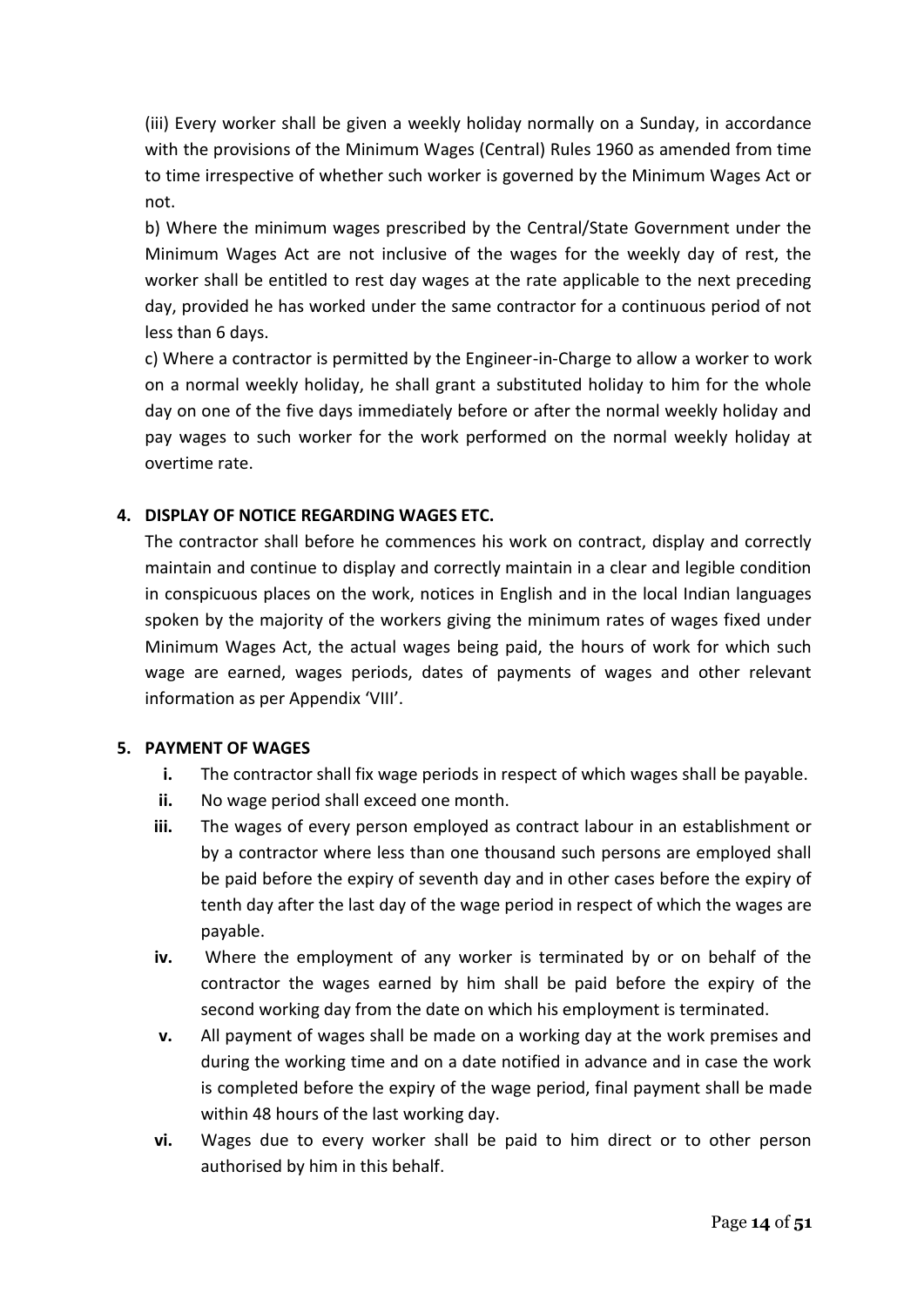- **vii.** All wages shall be paid in current coin or currency or in both.
- **viii.** Wages shall be paid without any deductions of any kind except those specified by the Central Government by general or special order in this behalf or permissible under the Payment of Wages Act 1956.
	- **ix.** A notice showing the wages period and the place and time of disbursement of wages shall be displayed at the place of work and a copy sent by the contractor to the Engineer-in-Charge under acknowledgement.
	- **x.** It shall be the duty of the contractor to ensure the disbursement of wages in the presence of the Engineer or authorised representative who will be required to be present at the place and time of disbursement of wages by the contractor to workmen.
	- **xi.** The contractor shall obtain from Engineer in charge or the authorised representative of the Engineer-in-Charge a certificate under his signature at the end of the entries in the "Register of Wages" or the "Wage-cum-Muster Roll" as the case may be in the following form: "Certified that the amount shown in column No. ………… has been paid to the workman concerned in my presence on …………..at .........................."

**Note:** In case of payment of wages paid through bank, the contractor shall submit a copy of bank statement for relevant period duly signed by him.

## **6. FINES AND DEDUCTIONS WHICH MAY BE MADE FROM WAGES**

- i. The wages of a worker shall be paid to him without any deduction of any kind except the following:
	- a) Fines
	- b) Deductions for absence from duty i.e. from the place or the places where by the terms of his employment he is required to work. The amount of deduction shall be in proportion to the period for which he was absent.
	- c) Deduction for damage to or loss of goods expressly entrusted to the employed person for custody, or for loss of money or any other deduction which he is required to account, where such damage or loss is directly attributable to his neglect or default.
	- d) Deduction for recovery of advances or for adjustment of overpayment of wages, advances granted shall be entered in a register.
	- e) Any other deduction which the Central Government may from time to time allow.
- ii. No fines should be imposed on any worker save in respect of such acts and omissions on his part as have been approved of by the Chief Labour Commissioner. **Note**: An approved list of Acts and Omissions for which fines can be imposed is enclosed at Appendix-XII.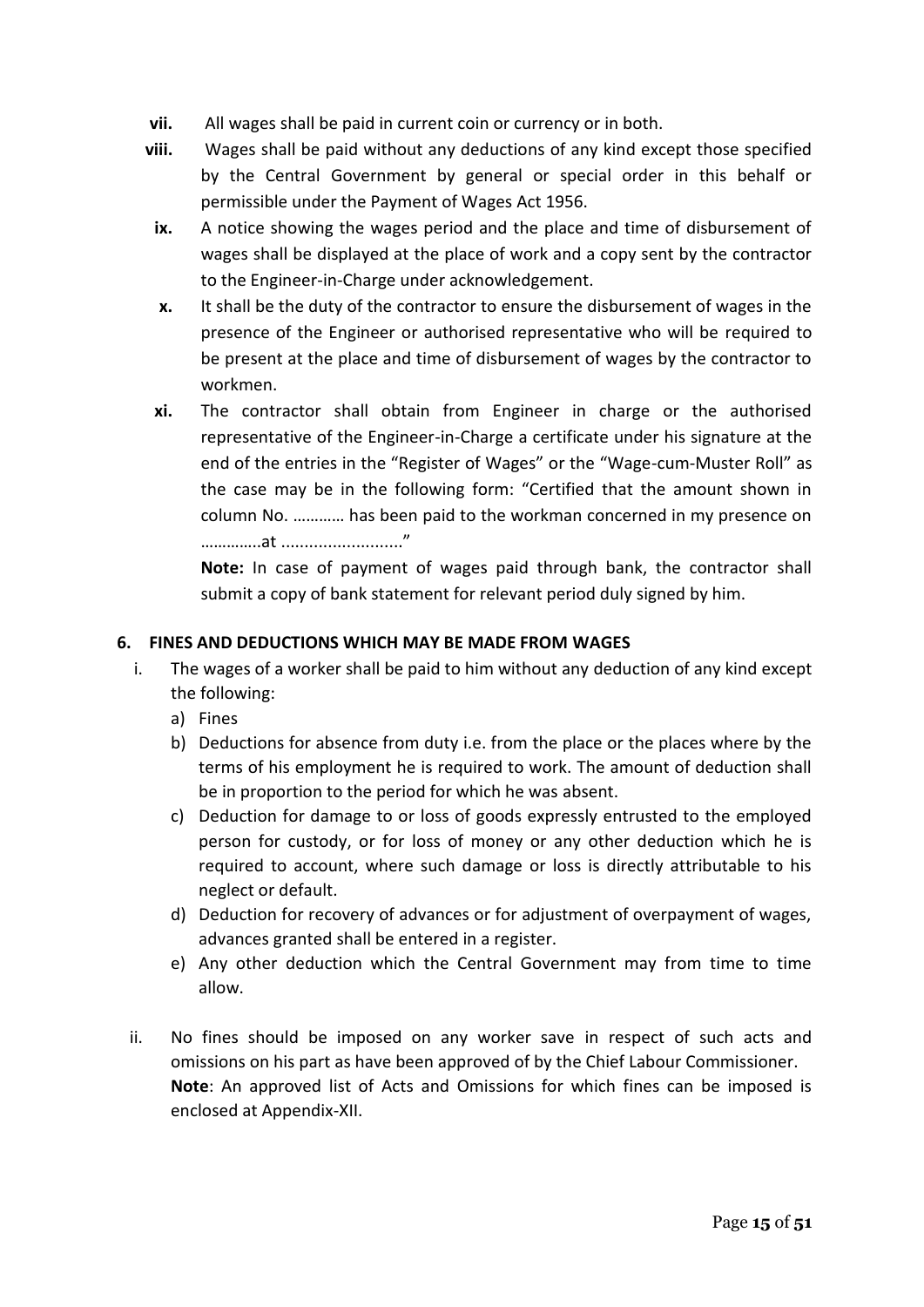- iii. No fine shall be imposed on a worker and no deduction for damage or loss shall be made from his wages until the worker has been given an opportunity of showing cause against such fines or deductions.
- iv. The total amount of fine which may be imposed in any one wage period on a worker shall not exceed an amount equal to three paise in a rupee of the total wages, payable to him in respect of that wage period.
- v. No fine imposed on any worker shall be recovered from him by instalment, or after the expiry of sixty days from the date on which it was imposed.
- vi. Every fine shall be deemed to have been imposed on the day of the act or omission in respect of which it was imposed.

# **7. LABOUR RECORDS**

- **i.** The contractor shall maintain a Register of persons employed on work on contract in Form XIII of the CL(R&A) Central Rules 1971 (Appendix VI)
- **ii.** The contractor shall maintain a Muster Roll register in respect of all workmen employed by him on the work under Contract in Form XVI of the CL (R&A) Rules 1971 (Appendix VII).
- **iii.** The contractor shall maintain a Wage Register in respect of all workmen employed by him on the work under contract in Form XVII of the CL (R&A) Rules 1971 (Appendix VIII)
- **iv. Register of accident** The contractor shall maintain a register of accidents in such form as may be convenient at the work place but the same shall include the following particulars:
	- **a)** Full particulars of the labourers who met with accident.
	- **b)** Rate of Wages
	- **c)** Sex
	- **d)** Age
	- **e)** Nature of accident and cause of accident
	- **f)** Time and date of accident
	- **g)** and time when admitted in Hospital
	- **h)** Date of discharge from the Hospital
	- **i)** Period of treatment and result of treatment
	- **j)** Percentage of loss of earning capacity and disability as assessed by Medical officer
	- **k)** Claim required to be paid under Workmen's Compensation Act.
	- **l)** Date of payment of compensation
	- **m)** Amount paid with details of the person to whom the same was paid
	- **n)** Authority by whom the compensation was assessed.
	- **o)** Remarks
- v. The contractor shall maintain a Register of Fines in the Form XII of the CL(R&A) Rules 1971(Appendix-XIII).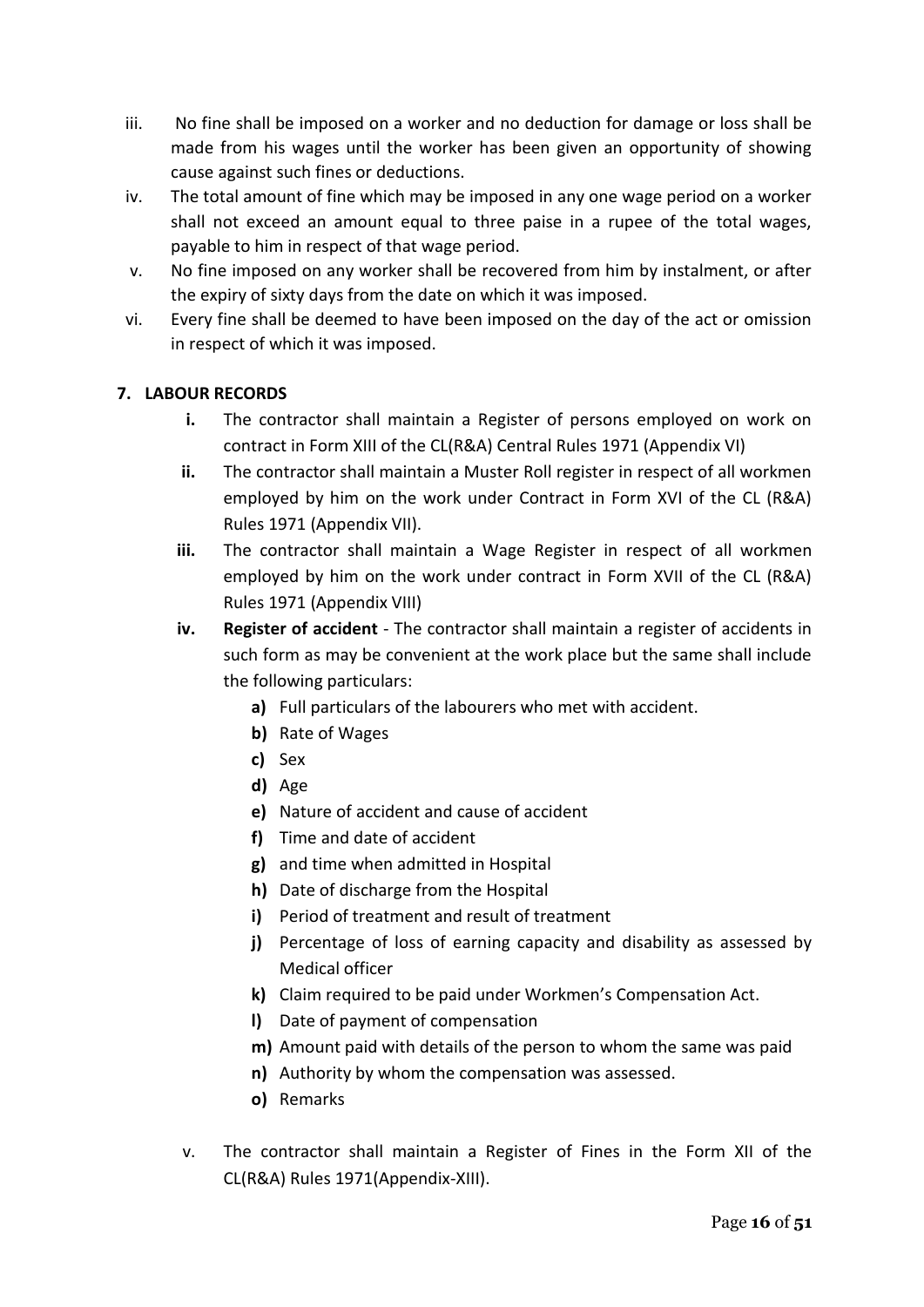The contractor shall display in a good condition and in a conspicuous place of work the approved list of acts and omissions for which fines can be imposed (Appendix-XII)

- vi. The contractor shall maintain a Register of deductions for damage or loss in Form XX of the CL (R&A) Rules 1971(Appendix-XIV)
- vii. The contractor shall maintain a Register of Advances in Form XXIII of the CL (R&A) Rules 1971(Appendix-XV)
- viii. The contractor shall maintain a Register of Overtime in Form XXIII of the CL (R&A) Rules 1971(Appendix-XVI).

# **8. ATTENDANCE CARD-CUM-WAGE SLIP**

- **i.** The contractor shall issue an Attendance card-cum-wage slip to each workman employed by him in the specimen form at (Appendix-IX)
- **ii.** The card shall be valid for each wage period.
- **iii.** The contractor shall mark the attendance of each workman on the card twice each day, once at the commencement of the day and again after the rest interval, before he actually starts work.
- **iv.** The card shall remain in possession of the worker during the wage period under reference.
- **v.** The contractor shall complete the wage slip portion on the reverse of the card at least a day prior to the disbursement of wages in respect of the wage period under reference.
- **vi.** The contractor shall obtain the signature or thumb impression of the worker on the wage slip at the time of disbursement of wages and retain the card with himself.

# **9. EMPLOYMENT CARD**

The contractor shall issue an Employment Card in Form XIV of the CL (R&A) Central Rules 1971 to each worker within three days of the employment of the worker (Appendix-X).

# **10. SERVICE CERTIFICATE**

On termination of employment for any reason whatsoever the contractor shall issue to the workman whose services have been terminated, a Service certificate in Form XV of the CL(R&A) Central Rules 1971.

# **11. PRESERVATION OF LABOUR RECORDS**

All records required to be maintained under Regulations Nos. 6 & 7 shall be preserved in original for a period of three years from the date of last entries made in them and shall be made available for inspection by the Engineer-in-Charge or Labour Officer or any other officers authorised by the Ministry of Urban Development in this behalf.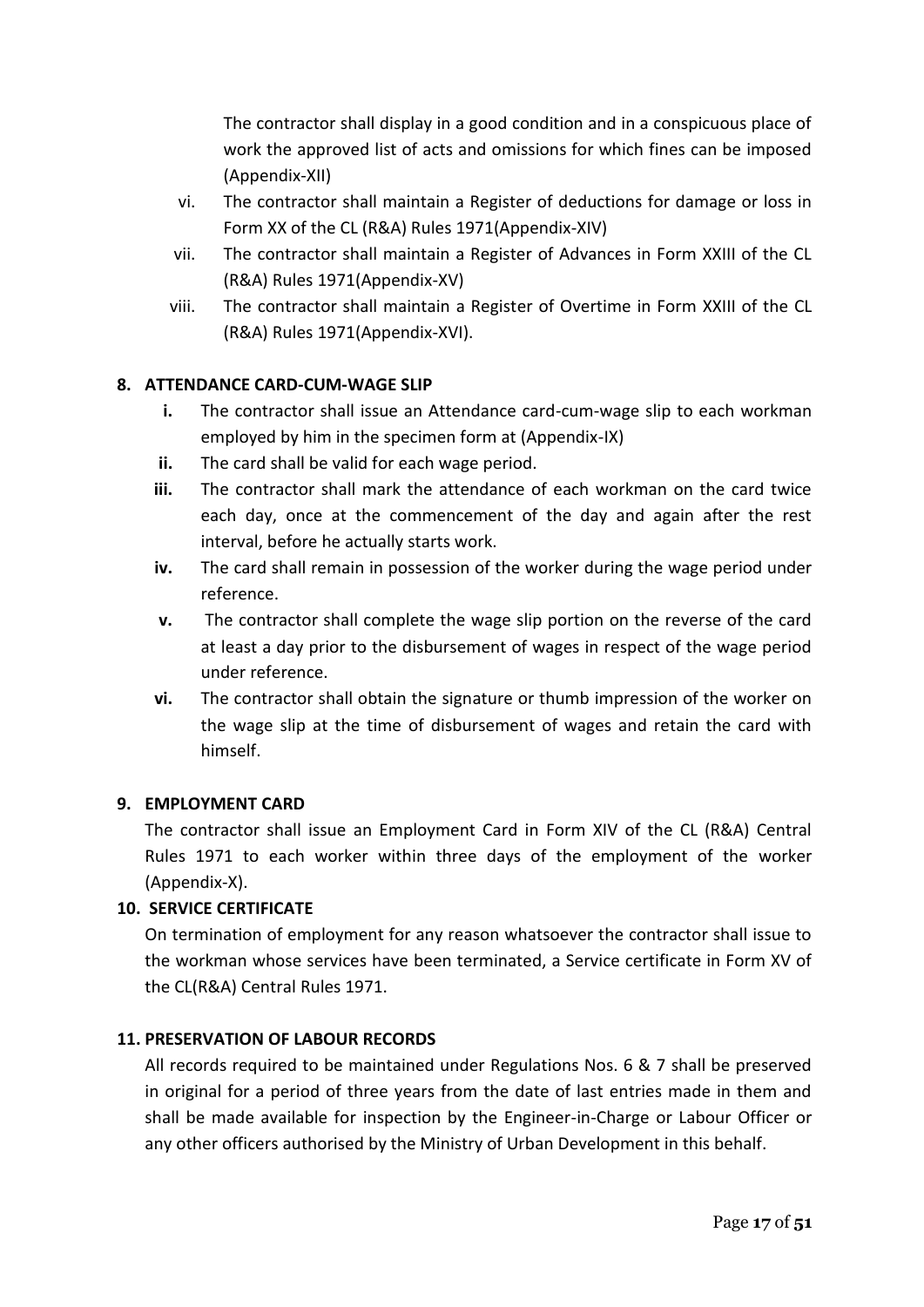#### **12. POWER OF LABOUR OFFICER TO MAKE INVESTIGATIONS OR ENQUIRY**

The Labour Officer or any person authorised by Central Government on their behalf shall have power to make enquiries with a view to ascertaining and enforcing due and proper observance of Fair Wage Clauses and the Provisions of these Regulations. He shall investigate into any complaint regarding the default made by the contractor or subcontractor in regard to such provision.

## **13. REPORT OF LABOUR OFFICER**

The Labour Officer or other persons authorised as aforesaid shall submit a report of result of his investigation or enquiry to the Engineer-in-Charge concerned indicating the extent, if any, to which the default has been committed with a note that necessary deductions from the contractor's bill be made and the wages and other dues be paid to the labourers concerned. In case an appeal is made by the contractor under Clause 13 of these regulations, actual payment to labourers will be made by the Engineer-in-Charge after ADC, Estate has given his decision on such appeal.

(i) Engineer-in-Charge shall arrange payments to the labour concerned within 45 days from the receipt of the report from the Labour Officer or the G.M. Engineer as the case maybe.

## **14. APPEAL AGAINST THE DECISION OF LABOUR OFFICER**

Any person aggrieved by the decision and recommendations of the Labour Officer or other person so authorised may appeal against such decision to the Engineer-in-Charge concerned within 30 days from the date of decision, but subject to such appeal, the decision of the officer shall be final and binding upon the contractor.

# **15. PROHIBITION REGARDING REPRESENTATION THROUGH LAWYER**

i. A workman shall be entitled to be represented in any investigation or enquiry under these regulations by:

a) An officer of a registered trade union of which he is a member.

b) An officer of a federation of trade unions to which the trade union referred to in Clause (a) is affiliated.

c) Where the employer is not a member of any registered trade union, by an officer of a registered trade union, connected with the industry in which the worker is employed or by any other workman employed in the industry in which the worker is employed.

- ii. An employer shall be entitled to be represented in any investigation or enquiry under these regulations by:
	- a) An officer of an association of employers of which he is a member.
	- b) An officer of a federation of associations of employers to which association referred to in Clause (a) is affiliated.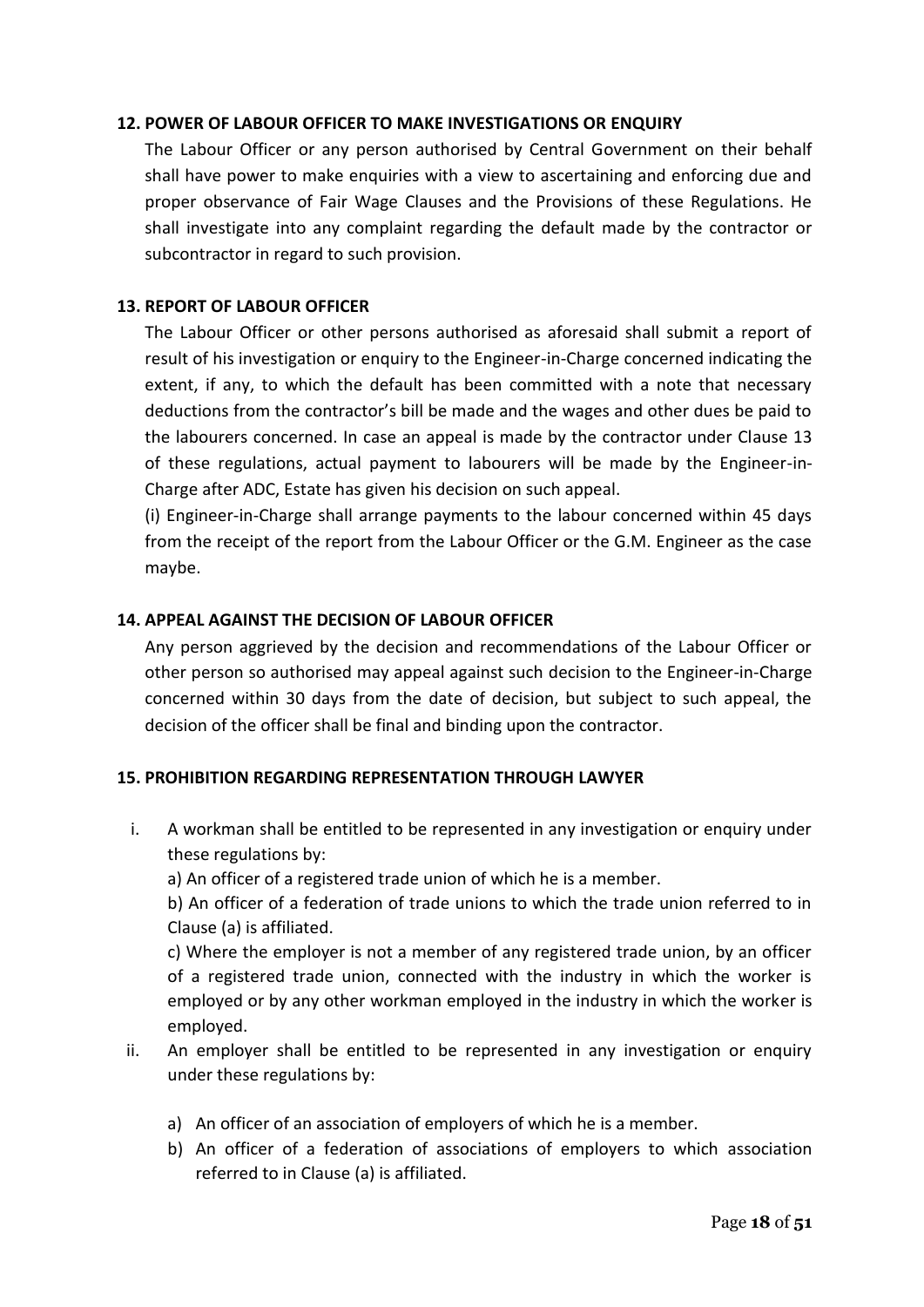- c) Where the employers is not a member of any association of employers, by an officer of association of employer connected with the industry in which the employer is engaged or by any other employer, engaged in the industry in which the employer is engaged.
- iii. No party shall be entitled to be represented by a legal practitioner in any investigation or enquiry under these regulations.

#### **16. INSPECTION OF BOOKS AND SLIPS**

The contractor shall allow inspection of all the prescribed labour records to any of his workers or to his agent at a convenient time and place after due notice is received ADC, Estate, SEEPZ-SEZ or to the Labour Officer or any other person, authorised by the Central Government on his behalf.

## **17. SUBMISSION OF RETURNS**

The contractor shall submit periodical returns as may be specified from time to time.

#### **18. AMENDMENTS**

The Central Government/SEEPZ, SEZ may from time to time add to or amend the regulations and on any question as to the application/interpretation or effect of those regulations the decision of the ADC, Estate, and SEEPZ-SEZ concerned shall be final.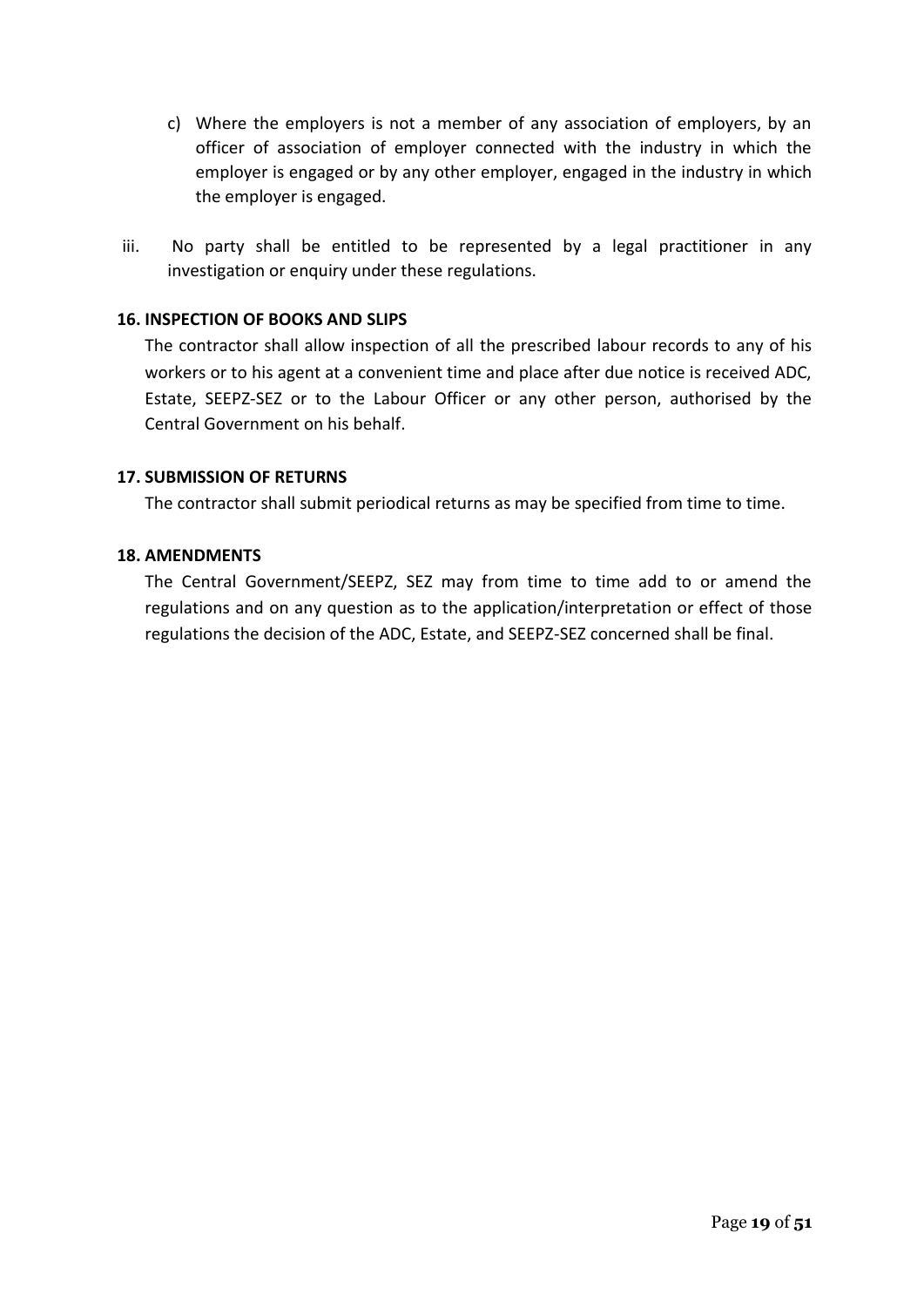# **FORM OF BANK GUARANTEE IN LIEU OF SECURITY DEPOSIT & AMOUNT WITHHIELD AGAINST COMPENSATION FOR DELAY IN INDIVIDUAL CONTRACT (on Non-Judicial Stamp Paper of Rs.100/-)**

**[Refer Clause 1Aand 2B]**

To The SEEPZ, SEZ

…………………………………… ………………………………………

- 1. In consideration of the SEEPZ, SEZ having its head office at Mumbai [hereinafter called the "SEEPZ, SEZ" which expression shall unless repugnant to the subject or context include its administrator, successors and assigns) having agreed under the terms and condition of Contract Agreement No. ………………………dated......................made between……….and SEEPZ, SEZ in connection with the work of..........................................(hereinafter called the said contract) to accept Deed of Guarantee as herein provided for Rs…………………….(Rupees……………..only) from a Nationalized Bank in lieu of the Security deposit to be made by the contractor or lieu of the amount withheld towards compensation for delay pending final extension of time to be made from the contractors contained in the said Contractor. We, the… ......................bank (hereinafter referred to as "the said Bank" and having our registered office at ................................... do hereby undertake and agree to identify and keep indemnified SEEPZ, SEZ from time to time to the extent of Rs…………………… (Rupees…............................... only) against any loss or damage, cost,, charges and expenses caused to or suffered by or that may be caused to or suffered by SEEPZ, SEZ by reason of any breach or breaches by the said Contractor of any of the terms and condition contained in the said contract and to unconditionally pay the amount claimed by SEEPZ, SEZ on demand and without demur to the extent aforesaid.
- 2. We................................................. Bank, further agree that SEEPZ, SEZ shall be the sole judge of and as to whether the said Contractor has committed any breach or breaches of any of the terms and conditions of the said contract and the extent of loss, damage, costs, charges and expenses caused to or suffered by or that may be caused to or suffered by SEEPZ, SEZ on account thereof and the decision of SEEPZ, SEZ that the said Contractor has committed such breach and breaches and as to the amount or amounts of loss, damage, costs, charges and expenses caused to or suffered of that may be caused to or suffered by SEEPZ, SEZ from time to time shall be final and binding on us.
- 3. We, the said Bank, further agree that the Guarantee herein contained shall remain in full force and effect during the period that would be taken for the performance of the said contracts and till all the dues of SEEPZ, SEZ under the said contract or by virtue of any of the terms and conditions governing the said contract including compensation for delay if any as decided by SEEPZ, SEZ, have been fully paid and its claims satisfied or discharged and till the Accepting Authority of the contract certifies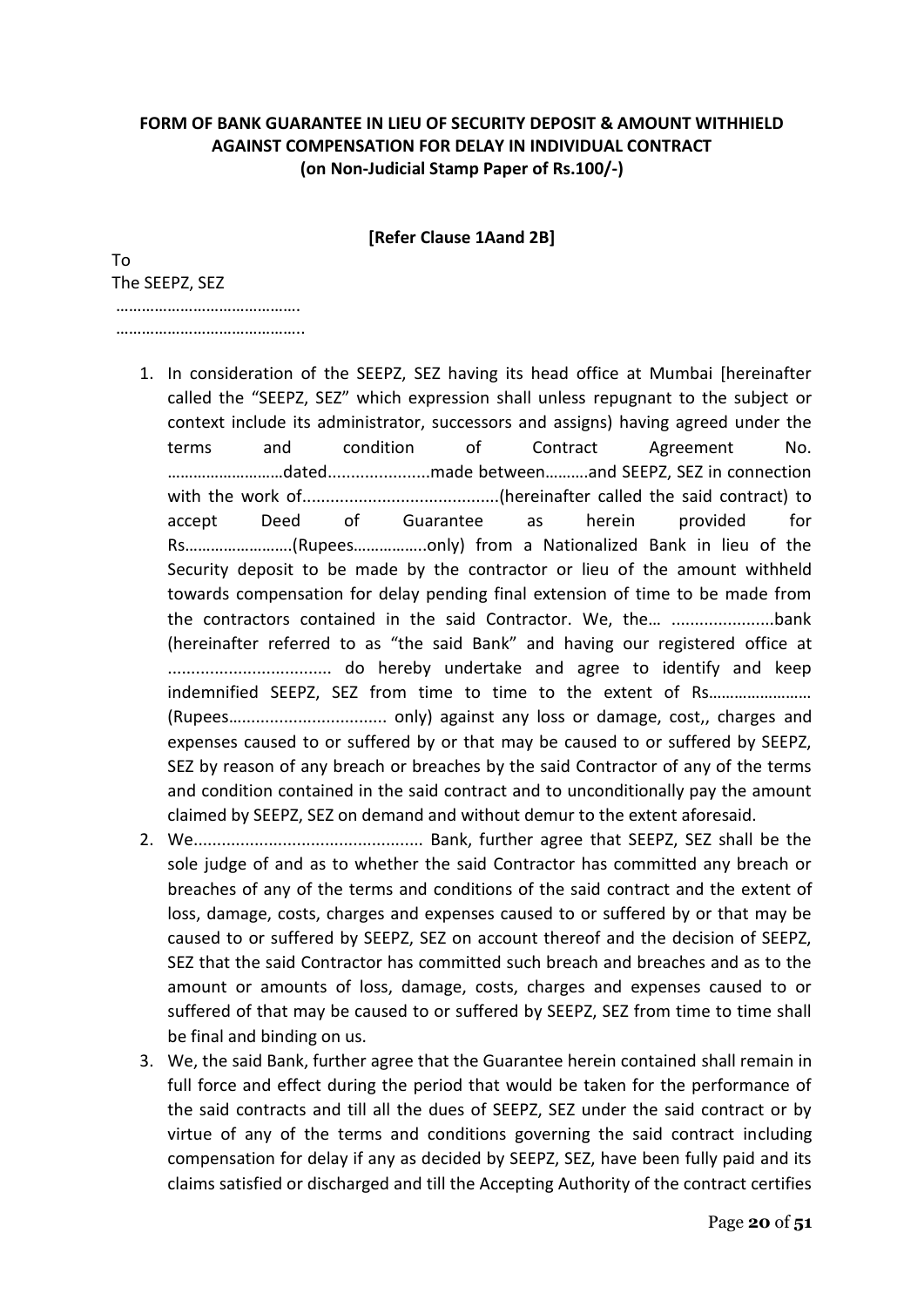that the terms and condition and accordingly Contract have been fully and properly carried out by the said contractor and accordingly discharges this guarantee subject, however that SEEPZ, SEZ shall have no claim under this Guarantee after 90(Ninety) days from the date of expiry of the defects Liabilities periods or Final /Extension of Time grated by SEEPZ, SEZ as provided available in agreements clause no……………..as provided in the said Contract, i.e……….(date) or from the date of cancellation of the said contract, as the case may be, unless a notice of the claim under this Guarantee has been served on the Bank before the expiry of the period in which case the same shall be enforceable against the Bank notwithstanding the fact, that the same is enforced after the expiry of the said period.

- 4. SEEPZ, SEZ shall have the fullest liberty without affecting in any way the liability of the bank under this Guarantee or Indemnity from time to time to vary any of the terms and conditions of the said contract or to extend time of performance by the said Contractor or to postpone for any time and form time to time any of the powers exercisable by it against the said Contractor and either to enforce or forbear from enforcing any of terms and conditions governing the said contract or securities available to SEEPZ, SEZ and the said Bank shall not be released from its liability under these present by any exercise by SEEPZ, SEZ of any liberty with reference to the matters aforesaid or by reason of time being given to the said contractor or any other forbearance, act or omission on the part by SEEPZ, SEZ or any indulgence by SEEPZ, SEZ to the said Contractor or any other matter or thing whatsoever which under the law relating to sureties would but for this provision have the effect of so releasing the Bank from its such liability.
- 5. It shall not be necessary for SEEPZ, SEZ to proceed against the contractor before proceeding against the Bank and the Guarantee herein contained shall be enforceable against the Bank, notwithstanding any security which SEEPZ, SEZ may have obtained or obtain from the Contractor at the time when proceedings are taken against the Bank hereunder be outstanding or unrealized.
- 6. We, the said Bank, lastly undertake not to revoke this Guarantee during its currency except with the previous consent of SEEPZ, SEZ in writing and agree that any charge in the Constitution of the said Contract or the said Bank shall not discharge our liability hereunder.

| In presence of |            |                                 |
|----------------|------------|---------------------------------|
|                | Dated this | Day of                          |
| <b>WITNESS</b> |            |                                 |
| 1.             |            |                                 |
| 2.             |            |                                 |
|                |            | For and on behalf of (The Bank) |
|                | Signature  |                                 |
|                |            | Name & Designation              |

Authorization No.

Page **21** of **51**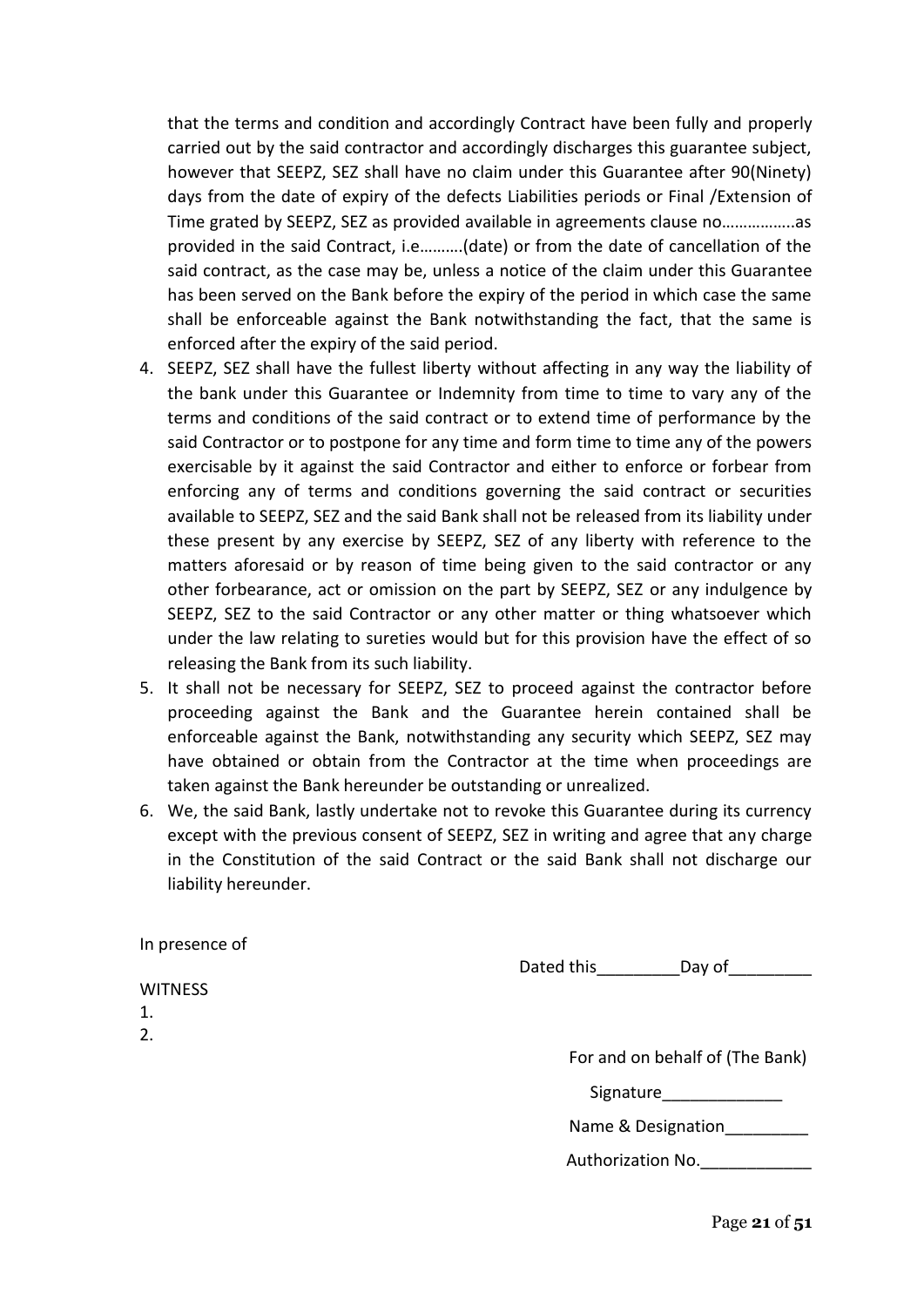| Name & Place |  |
|--------------|--|
|              |  |

Bank's Seal\_\_\_\_\_\_\_\_\_\_\_\_\_\_\_

The above Guarantee is accepted by SEEPZ, SEZ For and on behalf of SEEPZ, SEZ Signature\_\_\_\_\_\_\_\_\_\_\_\_\_\_\_\_\_ Name\_\_\_\_\_\_\_\_\_\_\_\_\_\_\_\_\_\_\_\_\_\_\_\_\_ Designation\_\_\_\_\_\_\_\_\_\_\_\_\_\_\_\_\_ Dated\_\_\_\_\_\_\_\_\_\_\_\_\_\_\_\_\_\_\_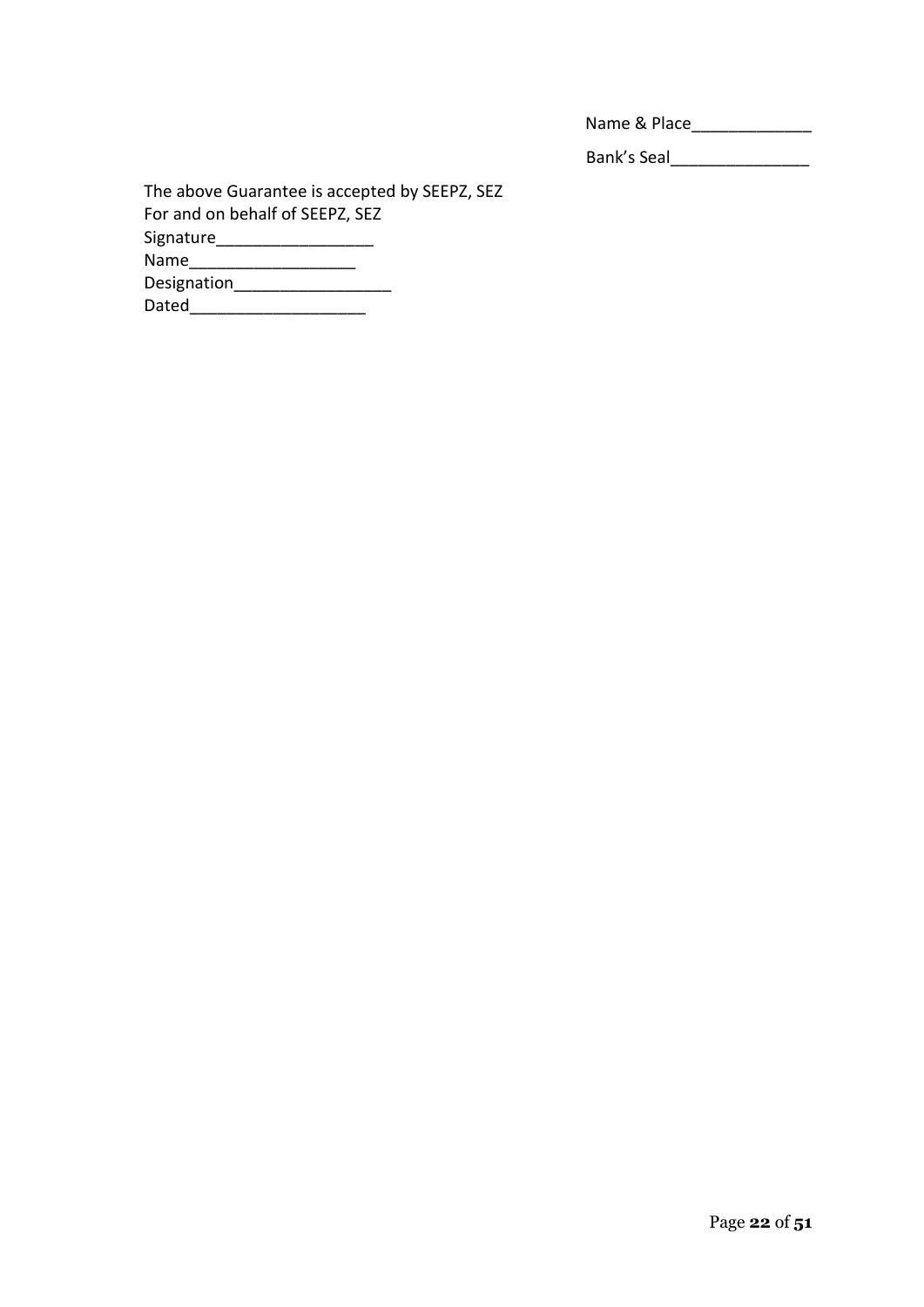# **REGISTER OF MATERNITY BENEFITS (Clause 19F)**

Name and location of the --------------------------------------------------------------------- Work ----------------------------------------------------------------------------------------------

| Name of the<br>employee | Father's/husband's<br>name | Nature of<br>employment | Period of actual<br>employment | Date on which notice<br>of confinement<br>given |
|-------------------------|----------------------------|-------------------------|--------------------------------|-------------------------------------------------|
|                         |                            |                         |                                |                                                 |
|                         |                            |                         |                                |                                                 |
|                         |                            |                         |                                |                                                 |
|                         |                            |                         |                                |                                                 |
|                         |                            |                         |                                |                                                 |

# Date on which maternity leave commenced and ended

|                                 | In case of delivery |   | In case of delivery |       |  |
|---------------------------------|---------------------|---|---------------------|-------|--|
| Date of<br>delivery/miscarriage | Ended<br>Commenced  |   | Commenced           | Ended |  |
| 6                               |                     | 8 | 9                   | 10    |  |
|                                 |                     |   |                     |       |  |
|                                 |                     |   |                     |       |  |
|                                 |                     |   |                     |       |  |

#### Leave Pay paid to the employee

| In case of delivery | In case of miscarriage                     |  |                    | Remark |
|---------------------|--------------------------------------------|--|--------------------|--------|
| Rate of leave pay   | Rate of leave<br><b>Amount Paid</b><br>pay |  | <b>Amount Paid</b> |        |
| 11                  | 13<br>12                                   |  | 14                 | 15     |
|                     |                                            |  |                    |        |
|                     |                                            |  |                    |        |
|                     |                                            |  |                    |        |
|                     |                                            |  |                    |        |
|                     |                                            |  |                    |        |

#### **SPECIMEN FORM OF THE REGISTER, REGARDING MATERNITY BENEFIT ADMISSION TO THE**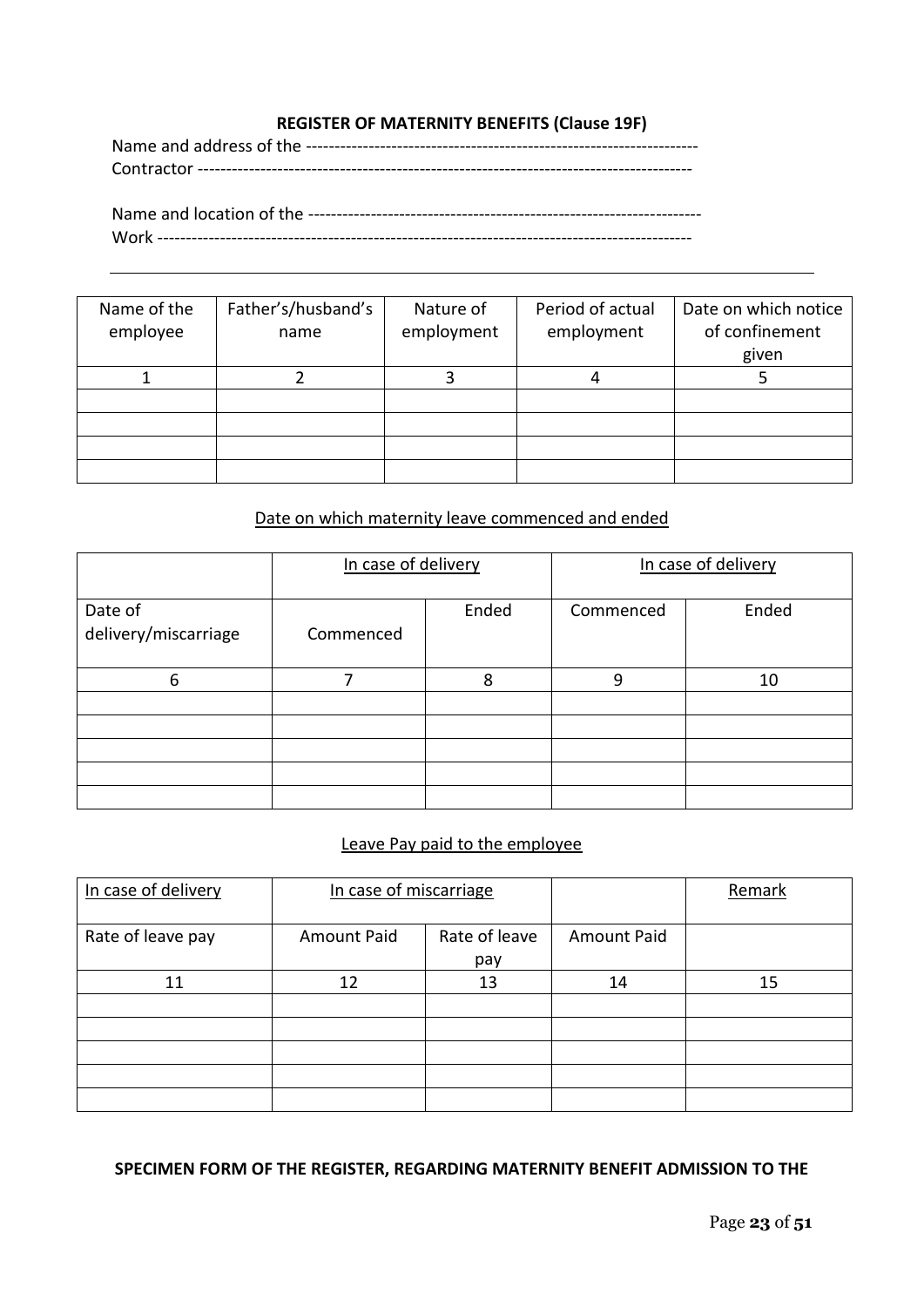## **CONTRACTOR'S LABOUR IN AIRPORT AUTHORITY OF INDIA WORKS (CLAUSE 19 F)**

- 1. Name of the woman and her husband's name
- 2. Designation
- 3. Date of appointment
- 4. Date with months and years in which she is employed.
- 5. Date of discharge/dismissal, if any
- 6. Date of production of certificates in respect of pregnancy.
- 7. Date of which the woman informs about the expected delivery.
- 8. Date of delivery/miscarriage/death.
- 9. Date of production of certificate in respect of delivery/miscarriage.
- 10. Date with the amount of maternity/death benefit paid in advance of expected delivery
- 11. Date with amount of subsequent payment of maternity benefit
- 12. Name of the person nominated by the woman to receive the payment of the maternity benefit after the death.
- 13. If the woman dies, the date of her death, the name of the person to whom maternity benefit amount was paid, the month thereof and the date in the register.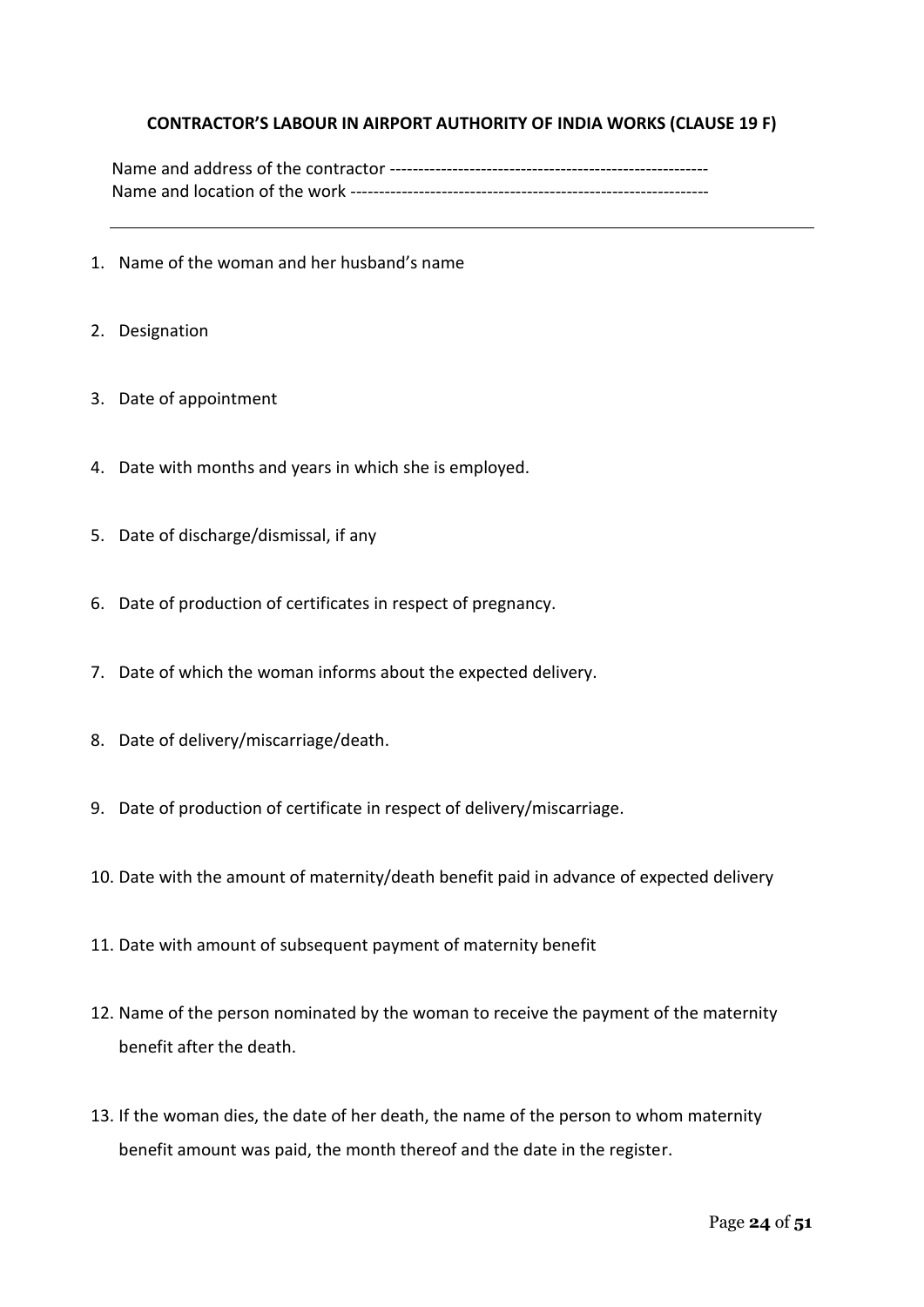- 14. Signature of the contractor authenticating entries in the register.
- 15. Remarks column for the use of Inspection Officer.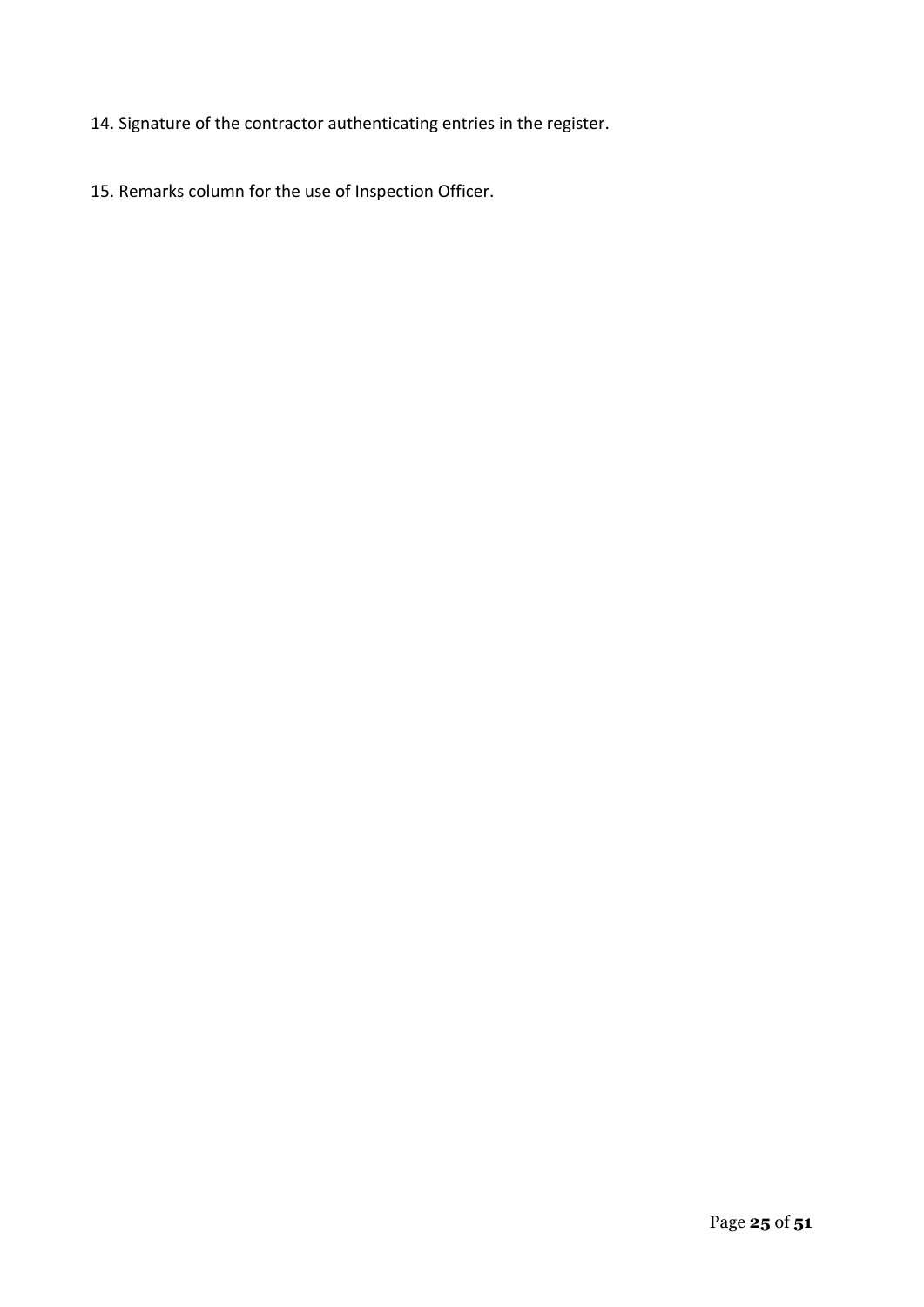#### **Labour Board**

| Sr. No. | Category | Minimum<br>wages fixed | Actual wage<br>paid | Number<br>present | Remark |
|---------|----------|------------------------|---------------------|-------------------|--------|
|         |          |                        |                     |                   |        |
|         |          |                        |                     |                   |        |
|         |          |                        |                     |                   |        |
|         |          |                        |                     |                   |        |
|         |          |                        |                     |                   |        |

| Date of payment of wages- |
|---------------------------|
|                           |
|                           |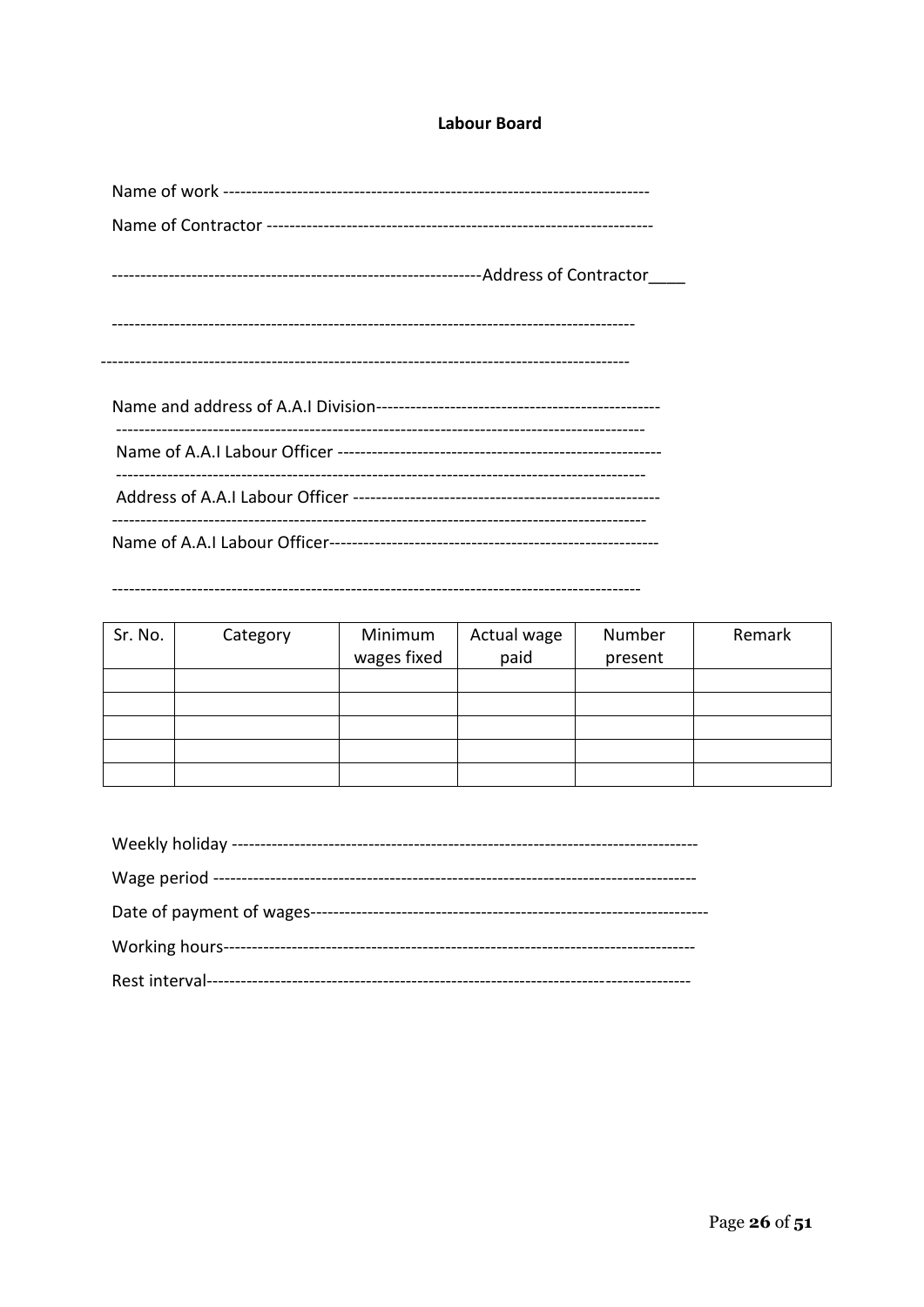#### Form-XIII

APPENDIX-VI

# **[See rule 2(1)] [Part-A : For all Establishments] Register of Workmen Employed by Contractor**

Name and address of contractor-------------------------------------------------------------- Name and address of establishment which contractor is carried on

-----------------------------------------------------------------------------------------------------

Name of the Establishment-------------------------Name of Owner-------------LIN-------

| Sr. | Employ   Na |    | Surna |    | Gend   Father's/Sp | Dat  | Nationa   Educati   Date |     |       | Designat |
|-----|-------------|----|-------|----|--------------------|------|--------------------------|-----|-------|----------|
| N   | ee          | me | me    | er | ouse Name          | e of | lity                     | on. | 0f    | ion      |
| о.  | Code        |    |       |    |                    | Birt |                          |     | Joini |          |
|     |             |    |       |    |                    | h#   |                          |     | ng    |          |
|     |             |    |       |    |                    |      |                          |     |       |          |
|     |             |    |       |    |                    |      |                          |     |       |          |

| Category     | Type of | Mob | UA | PA | ESI | $\perp$ | AADH | <b>Bank</b> | Ba | Bran         | Prese | Perma  |
|--------------|---------|-----|----|----|-----|---------|------|-------------|----|--------------|-------|--------|
| Address      | Employ  | ile | N  | N  | C   | W       | AAR  | A/C         | nk | ch           | nt    | nent   |
| $*(HS/S/SS)$ | ment    |     |    |    | IP  | F       |      | <b>Num</b>  |    | (IFS         | Addr  | Addres |
| /US)         |         |     |    |    |     |         |      | ber         |    | $\mathsf{C}$ | ess   | S      |
|              |         |     |    |    |     |         |      |             |    |              |       |        |
|              |         |     |    |    |     |         |      |             |    |              |       |        |

| Service<br>Book No. | Date of<br>Exit | Reason<br>for Exit | Mark of<br>Identification | Photo | Specimen<br>Signature/Thumb<br>Impression | Remarks |
|---------------------|-----------------|--------------------|---------------------------|-------|-------------------------------------------|---------|
| 25                  | 26              | 27                 | 28                        | 29    | 30                                        | 31      |
|                     |                 |                    |                           |       |                                           |         |

\* (Highly Skilled/Skilled/Semi Skilled/Unskilled)

**# Note:** In case the age is between 14 to 18 years, mention the nature of work, daily hours of work and

Intervals of rest in the remarks Column.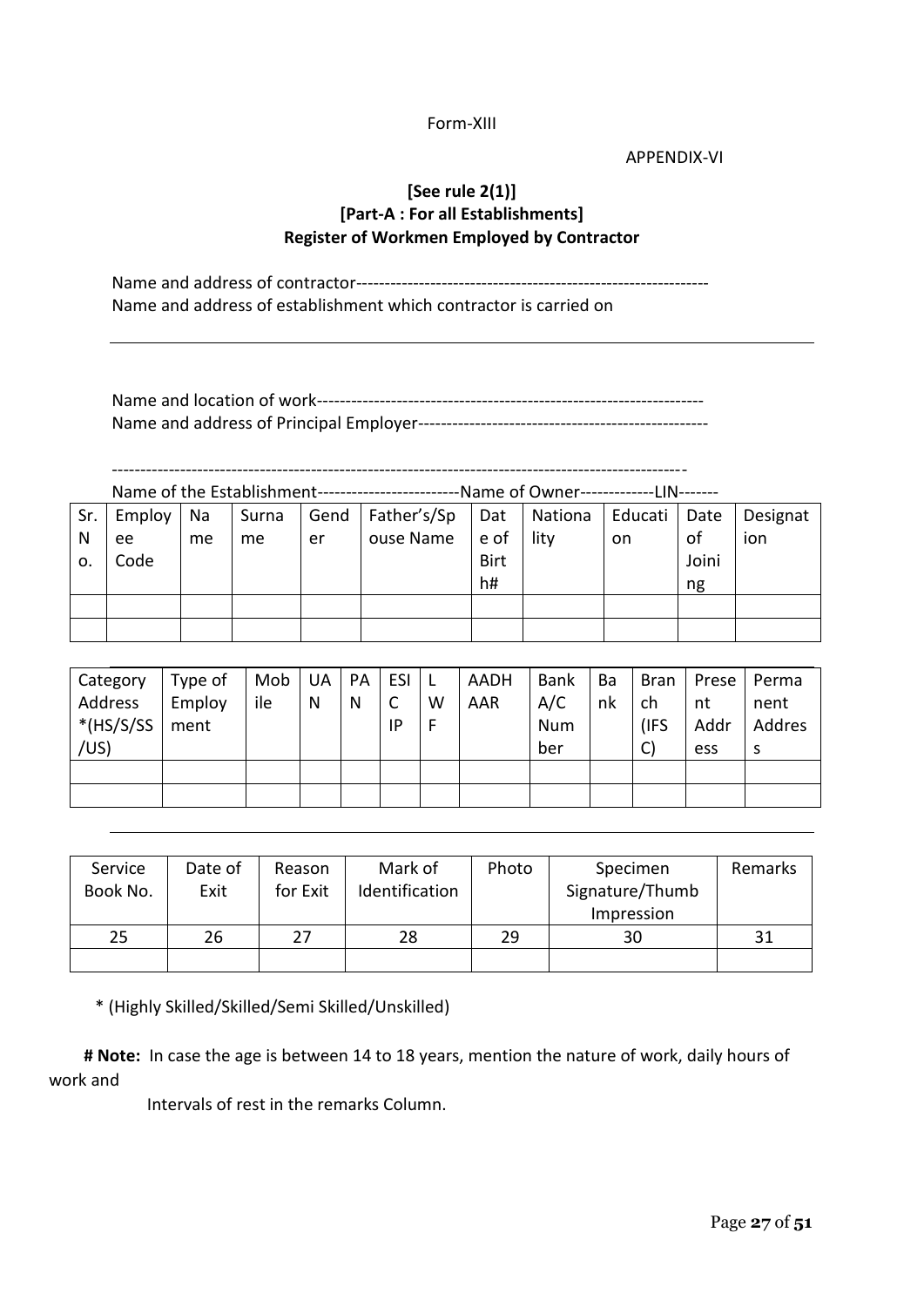#### Form-XVI

[See Rule 78 (1) (a) (i)]

## **Muster Roll**

Name and address of ------------------------------------------------------------------

Contractor-------------------------------------------------------------------------------

Name and address of establishment which contractor is carried on ----------

--------------------------------------------------------------------------------------------

Name and location of ------------------------------------------------------------------

Work---------------------------------------------------------------------------------------

Name and address of Principal Employer ----------------------------------------------------- For

the

month of fortnight ----------------------------------------------------------------

| Sr.<br>No. | Name of work<br>Man | Sex | Father's/Husband's |  | <b>Date</b> |  |  | Remark |  |
|------------|---------------------|-----|--------------------|--|-------------|--|--|--------|--|
|            |                     |     |                    |  |             |  |  |        |  |
|            |                     |     |                    |  |             |  |  |        |  |
|            |                     |     |                    |  |             |  |  |        |  |
|            |                     |     |                    |  |             |  |  |        |  |
|            |                     |     |                    |  |             |  |  |        |  |
|            |                     |     |                    |  |             |  |  |        |  |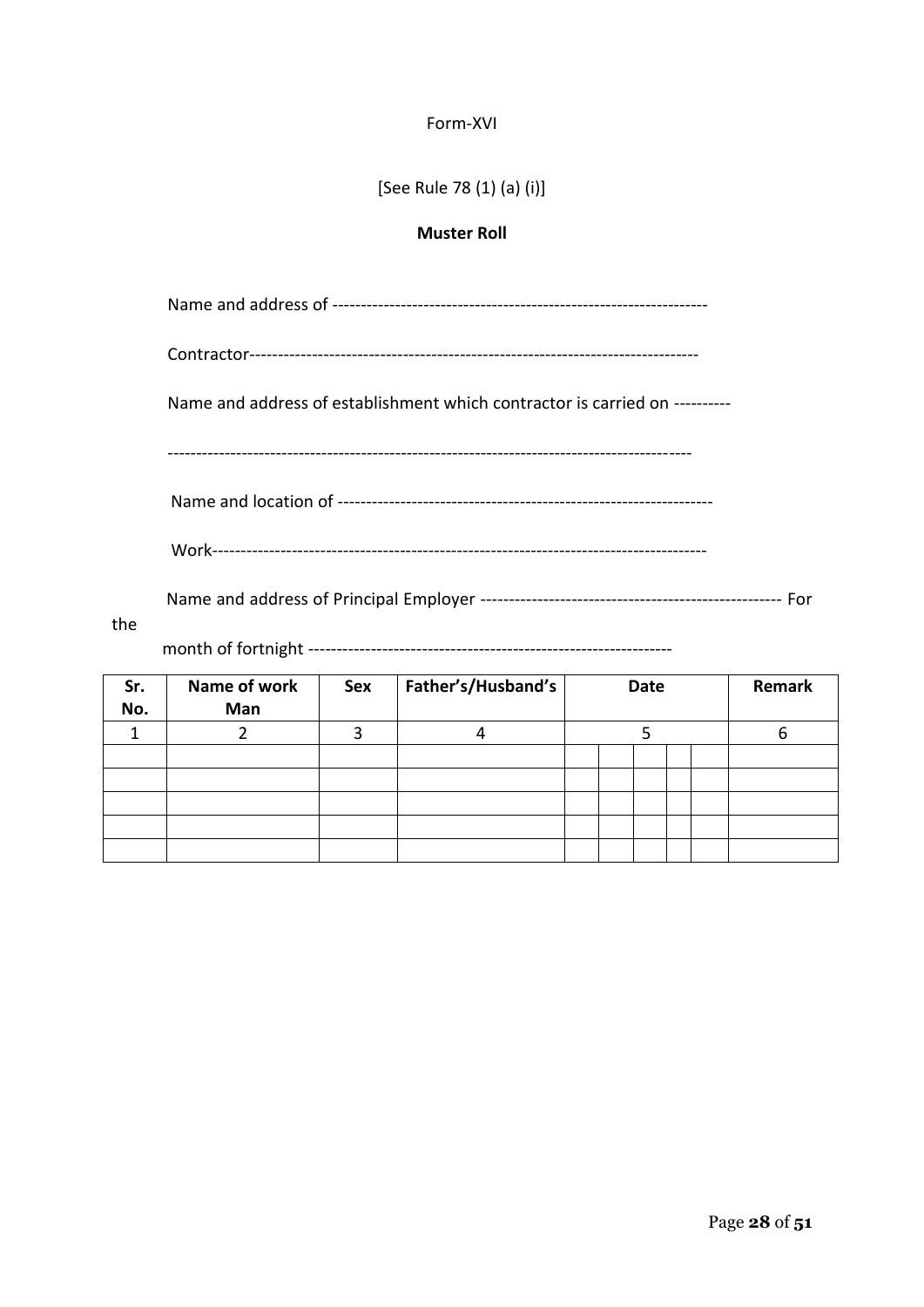#### **FORM B**

**APPENDIX-VIII**

 $\overline{\phantom{0}}$ 

## [Seen Rule 78 (1) (a) (i)] **FORMAT FOR WAGE REGISTER**

Name and address of contractor-----------------------------------------------------

Name and address of establishment which contractor is carried on-----------------------------------

------------------------------------------------------------------------------------

Name and location of work-----------------------------------------------------------------

Name and address of Principal Employer----------------------------For the month of fortnight------

----------------------------------------------------------------------------------  $R_{\text{at}}$  and since the date of  $M_{\text{in}}$  and  $M_{\text{in}}$ 

| Rate of Minimum wages and since the date - |                       |         |              |            |  |  |  |
|--------------------------------------------|-----------------------|---------|--------------|------------|--|--|--|
|                                            | <b>Highly Skilled</b> | Skilled | Semi-Skilled | Un Skilled |  |  |  |
| Minimum Basic                              |                       |         |              |            |  |  |  |
| DA                                         |                       |         |              |            |  |  |  |
| Overtime                                   |                       |         |              |            |  |  |  |

Name of the Establishment------------------------------------------Name of Owner-------

#### -------------LIN----------Wage period

From-------------------------To---------------(Monthly/Fortnightly/Weekly/Daily/Piece Rated)

| Sr. No. | Name | Rate of<br>Wage | No. of<br>Days<br>Worked | Overt<br>ime<br>hours<br>work<br>ed | Basi<br>C | Special | DA | Payments<br>Overtime | <b>HRA</b> | Oth<br>ers | To |
|---------|------|-----------------|--------------------------|-------------------------------------|-----------|---------|----|----------------------|------------|------------|----|
| ┸       | ำ    | 3               | 4                        | 5                                   | 6         | 7       | 8  | 9                    | 10         | 11         | 12 |

| Deduction |             |         |               |        |            |       | <b>Net</b><br>Payment | <b>Employer ShPF</b><br>Welfare |
|-----------|-------------|---------|---------------|--------|------------|-------|-----------------------|---------------------------------|
| PF        | <b>ESIC</b> | Society | Income<br>Tax | Others | Recoveries | Total |                       |                                 |
|           |             |         |               |        |            |       |                       |                                 |

| Receipt by<br>Employee/Bank<br>Transaction ID | Date of Payment | Remarks |
|-----------------------------------------------|-----------------|---------|
| 23                                            | 24              | 25      |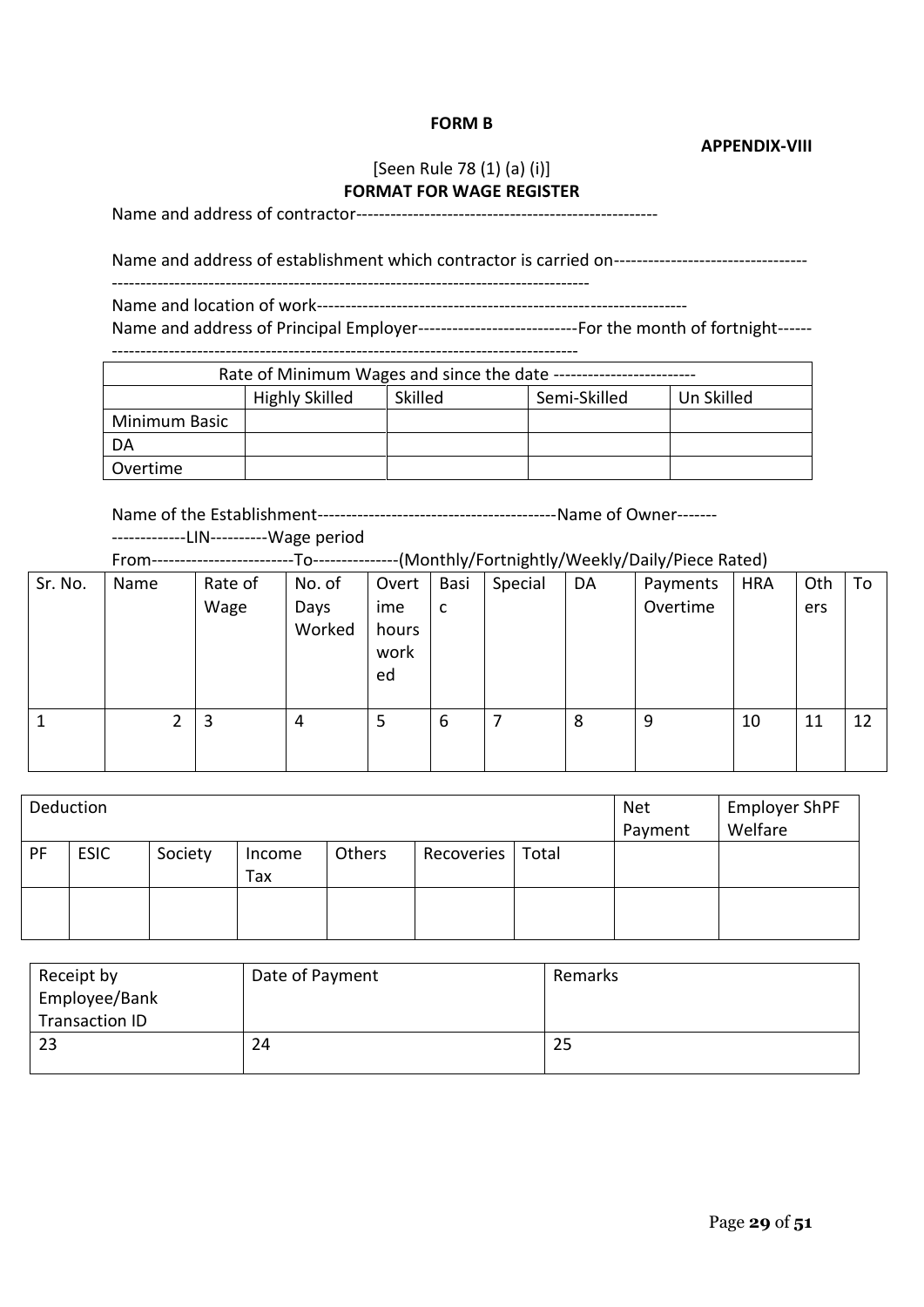## **FORM-C**

# FORMAT OF REGISTER OF LOAN /RECOVERIES

Name of Establishment -------------------------------------LIN------------------------------

| Sr.<br>Number<br>/in<br>Employee<br>register | Name | Recovery Type<br>(Damage/loss/fine/advanc<br>e/loans | Particulars | Date of<br>damage/Loss* | Amount |
|----------------------------------------------|------|------------------------------------------------------|-------------|-------------------------|--------|
|                                              |      |                                                      | 4           |                         | 6      |
|                                              |      |                                                      |             |                         |        |
|                                              |      |                                                      |             |                         |        |

| Whether<br>show cause<br>issued* | Explanation<br>heard in<br>presence of<br>∗ | Number of<br>Installment | First<br>Month/Year | Last<br>Month/Year | Date of<br>Complete<br>Recovery | Remarks |
|----------------------------------|---------------------------------------------|--------------------------|---------------------|--------------------|---------------------------------|---------|
|                                  | 8                                           | 9                        | 10                  |                    | 12                              | 13      |
|                                  |                                             |                          |                     |                    |                                 |         |
|                                  |                                             |                          |                     |                    |                                 |         |
|                                  |                                             |                          |                     |                    |                                 |         |

\* Applicable only in case of damage/loss/fine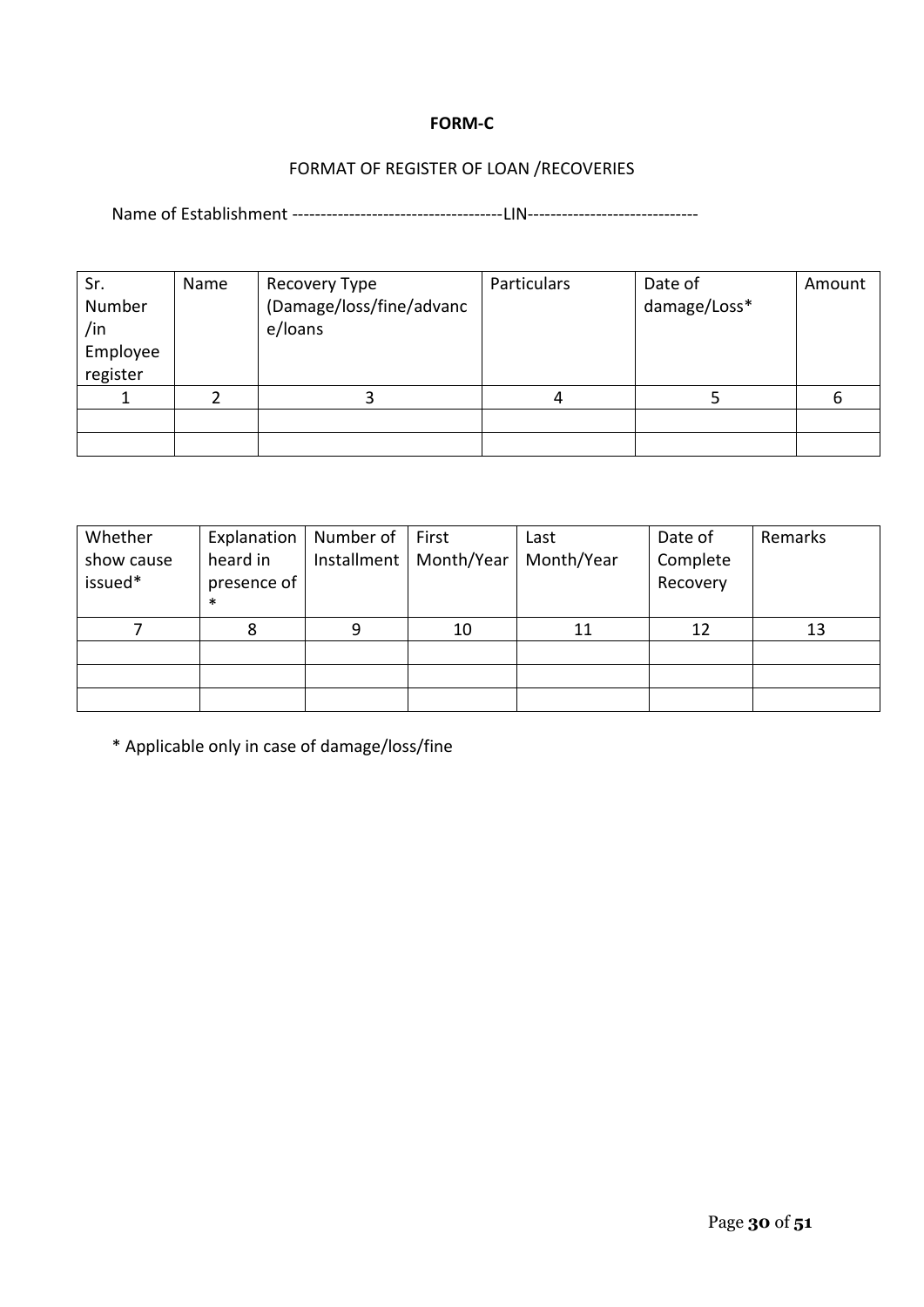# Form-XVII [See Rule 78(2) (a)]

#### **Register of wages**

Name and address of contractor--------------------------------------------------------------

Name and address of establishment which contractor is carried on -------------------

Name and location of work -------------------------------------------------------------------

----------------------------------------------------------------------------------------------------

Name and address of Principal Employer ---------------------------------------For the

month of fortnight –----------------------------------------------------------------------------

|              | Name           | Serial no | Descrip        | No.  | Units | Dail           |     | Dea  |                                            | To  | De  | Net  | Sig     | Initi |
|--------------|----------------|-----------|----------------|------|-------|----------------|-----|------|--------------------------------------------|-----|-----|------|---------|-------|
| Sr.          | of             | in the    | tion/na        | of   | of    | <b>y</b>       | Bas | rne  | Ove                                        | tal | du  | amo  | or      | al    |
| No.          | work           | register  | ture of        | days | work  | rate           | ic  | SS   | $r-$                                       |     | cti | unt  | thu     | con   |
|              | man            | of        | work           | work | done  | s of           | wa  | Allo | tim                                        |     | on  | paid | mb      | trac  |
|              |                | workman   | done           | ed   |       | wag            | ges | wan  | $\mathsf{e}% _{t}\left( \mathsf{e}\right)$ |     | if  |      | im      | t or  |
|              |                |           |                |      |       | es             |     | ce   |                                            |     | an  |      | pre     | his   |
|              |                |           |                |      |       | /pie           |     |      |                                            |     | y   |      | ssi     | rep   |
|              |                |           |                |      |       | ce             |     |      |                                            |     | (in |      | on      | res   |
|              |                |           |                |      |       | rate           |     |      |                                            |     | di  |      | of      | ese   |
|              |                |           |                |      |       |                |     |      |                                            |     | ca  |      | the     | nta   |
|              |                |           |                |      |       |                |     |      |                                            |     | te  |      | wo      | tive  |
|              |                |           |                |      |       |                |     |      |                                            |     | na  |      | rk      |       |
|              |                |           |                |      |       |                |     |      |                                            |     | tu  |      | me      |       |
|              |                |           |                |      |       |                |     |      |                                            |     | re) |      | $\sf n$ |       |
|              |                |           |                |      |       |                |     |      |                                            |     |     |      |         |       |
| $\mathbf{1}$ | $\overline{2}$ | 3         | $\overline{4}$ | 5    | 6     | $\overline{7}$ | 8   | 9    | 10                                         | 11  | 12  | 13   | 14      | 15    |
|              |                |           |                |      |       |                |     |      |                                            |     |     |      |         |       |
|              |                |           |                |      |       |                |     |      |                                            |     |     |      |         |       |
|              |                |           |                |      |       |                |     |      |                                            |     |     |      |         |       |
|              |                |           |                |      |       |                |     |      |                                            |     |     |      |         |       |
|              |                |           |                |      |       |                |     |      |                                            |     |     |      |         |       |
|              |                |           |                |      |       |                |     |      |                                            |     |     |      |         |       |

--------------------------------------------------------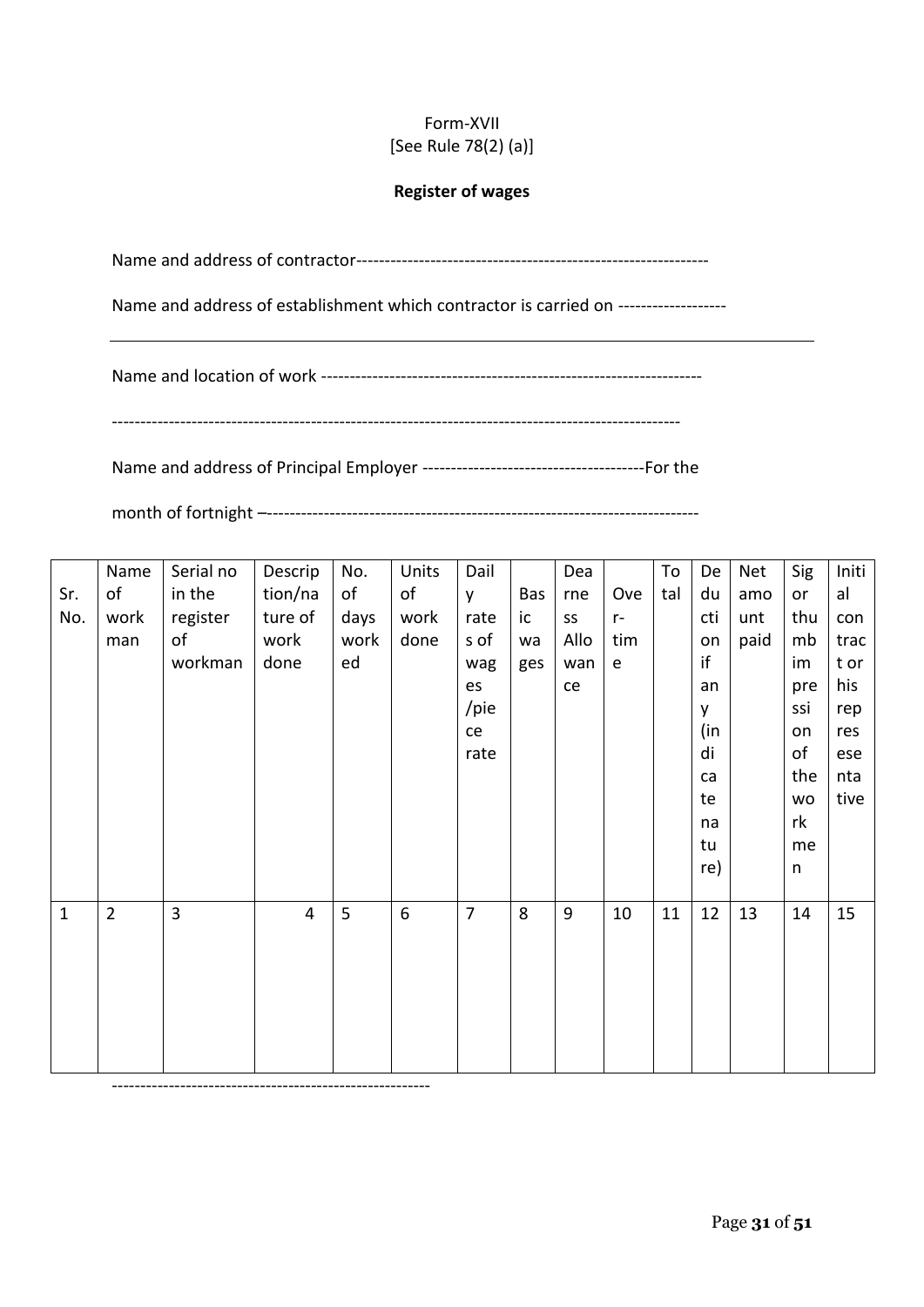#### **WAGE CARD**

| --------                                           |        |
|----------------------------------------------------|--------|
| -----------                                        |        |
| ---------                                          |        |
| 12345678911111111112222222222331                   |        |
| 012345678901234567890                              |        |
| Morning                                            | Rate   |
| Evening                                            | Amount |
| Initial                                            |        |
|                                                    |        |
| account of may wages-------------------- Signature |        |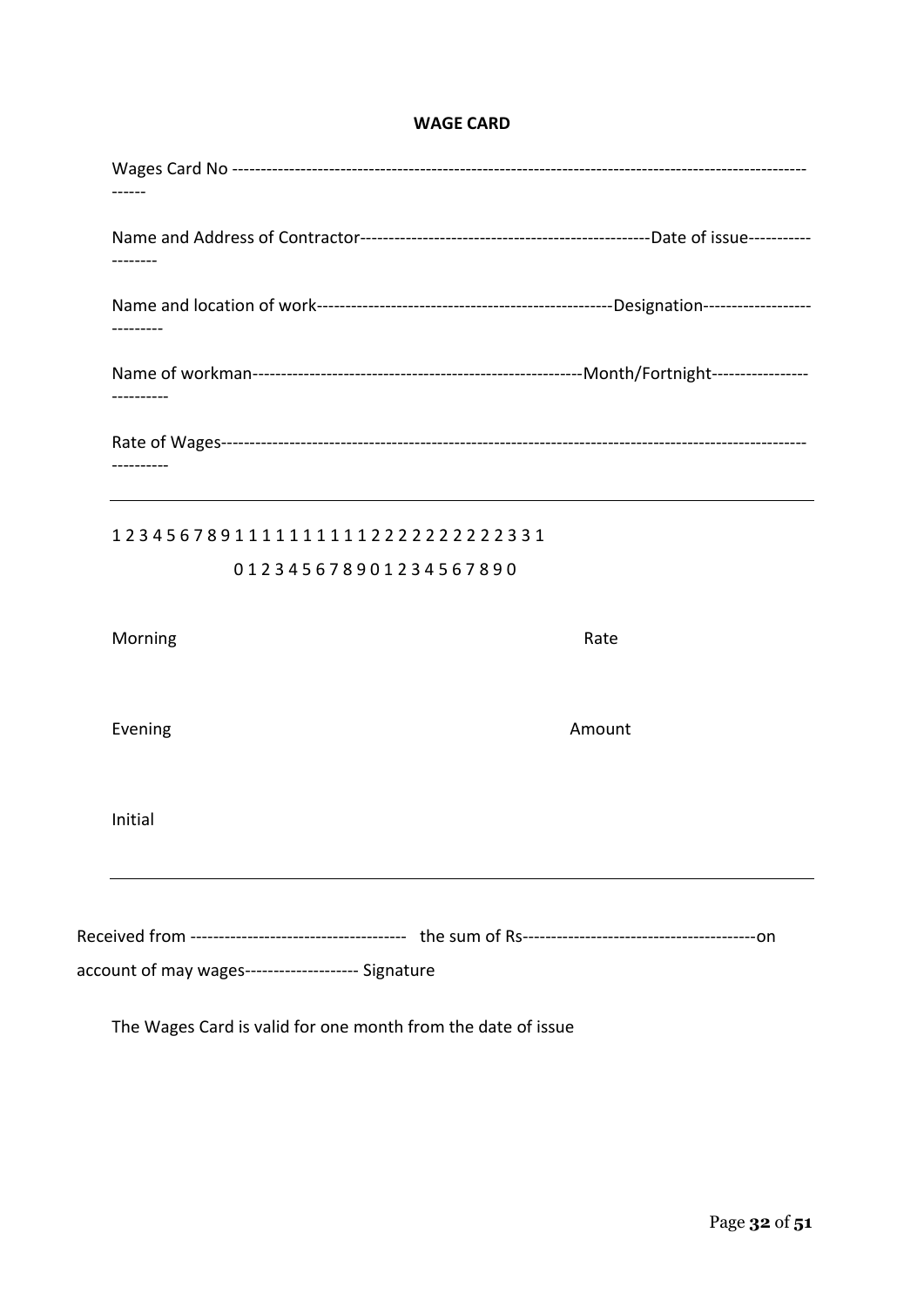# 19/Form-XIX 78(2) [See Rule 78(1) (b)]

# **Wages Slip**

| 2. No. of units worked in case of piece rate workers----------------------------- |  |  |  |  |  |  |  |  |
|-----------------------------------------------------------------------------------|--|--|--|--|--|--|--|--|
|                                                                                   |  |  |  |  |  |  |  |  |
|                                                                                   |  |  |  |  |  |  |  |  |
|                                                                                   |  |  |  |  |  |  |  |  |
|                                                                                   |  |  |  |  |  |  |  |  |
|                                                                                   |  |  |  |  |  |  |  |  |

Initials of the contractor or his representative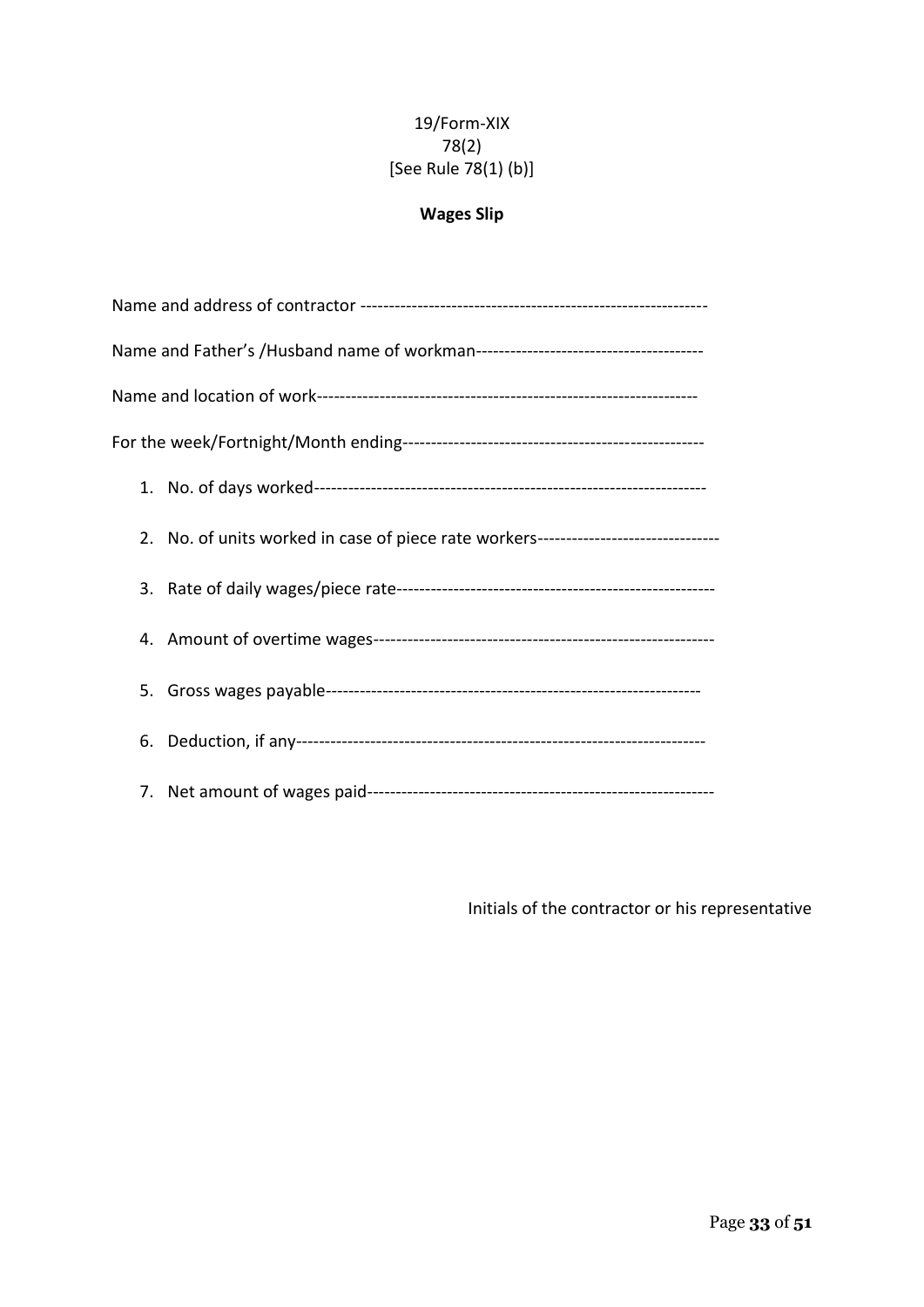#### **Annexure - C**

# **MODEL RULES FOR THE PROTECTION OF HEALTH AND SANITARY ARRANGEMENTS FOR WORKERS EMPLOYED BY SEEPZ, SEZ OR ITS CONTRACTORS**

#### **1. APPLICATION**

These rules shall apply to all buildings and construction works in charge of SEEPZ, SEZ in which twenty or more workers are ordinarily employed or are proposed to be employed in any day during the period during which the contract work is in progress.

#### **2. DEFINITION**

Work place means a place where twenty or more workers are ordinarily employed in connection with construction work on any day during the period during which the contract work is in progress.

## **3. FIRST-AID FACILITIES**

- i. At every work place, there shall be provided and maintained, so as to be easily accessible during working hours, first-aid boxes at the rate of not less than one box for 150 contract labour or part thereof ordinarily employed.
- ii. The first-aid box shall be distinctly marked with a red cross on white back ground and shall contain the following equipment.
	- a) For work places in which the number of contract labour employed does not exceed 50 Each first –aid box shall contain the following equipments:
	- 1. 6 small sterilized dressings
	- 2. 3 medium size sterilized dressings
	- 3. 3 large size sterilized dressings
	- 4. 3 large sterilized burn dressings
	- 5. 1 (30 ml) bottle containing a two per cent alcoholic solution of iodine.
	- 6. 1 (30 ml) bottle containing salvolatile having the dose and mode of administration indicated on the label.
	- 7. 1 snakebite lancet.
	- 8. 1 (30 gms) bottle of potassium permanganate crystals.
	- 9. 1 pair scissors.
	- 10. 1copy of the first-aid leaflet issued by the Director General, Factory Advice Service and Labour Institute, Government of India.
	- 11. 1 bottle containing 100 tablets (each of 5 gms) of aspirin.
	- 12. Ointment for burns.
	- 13. A bottle of suitable surgical antiseptic solution.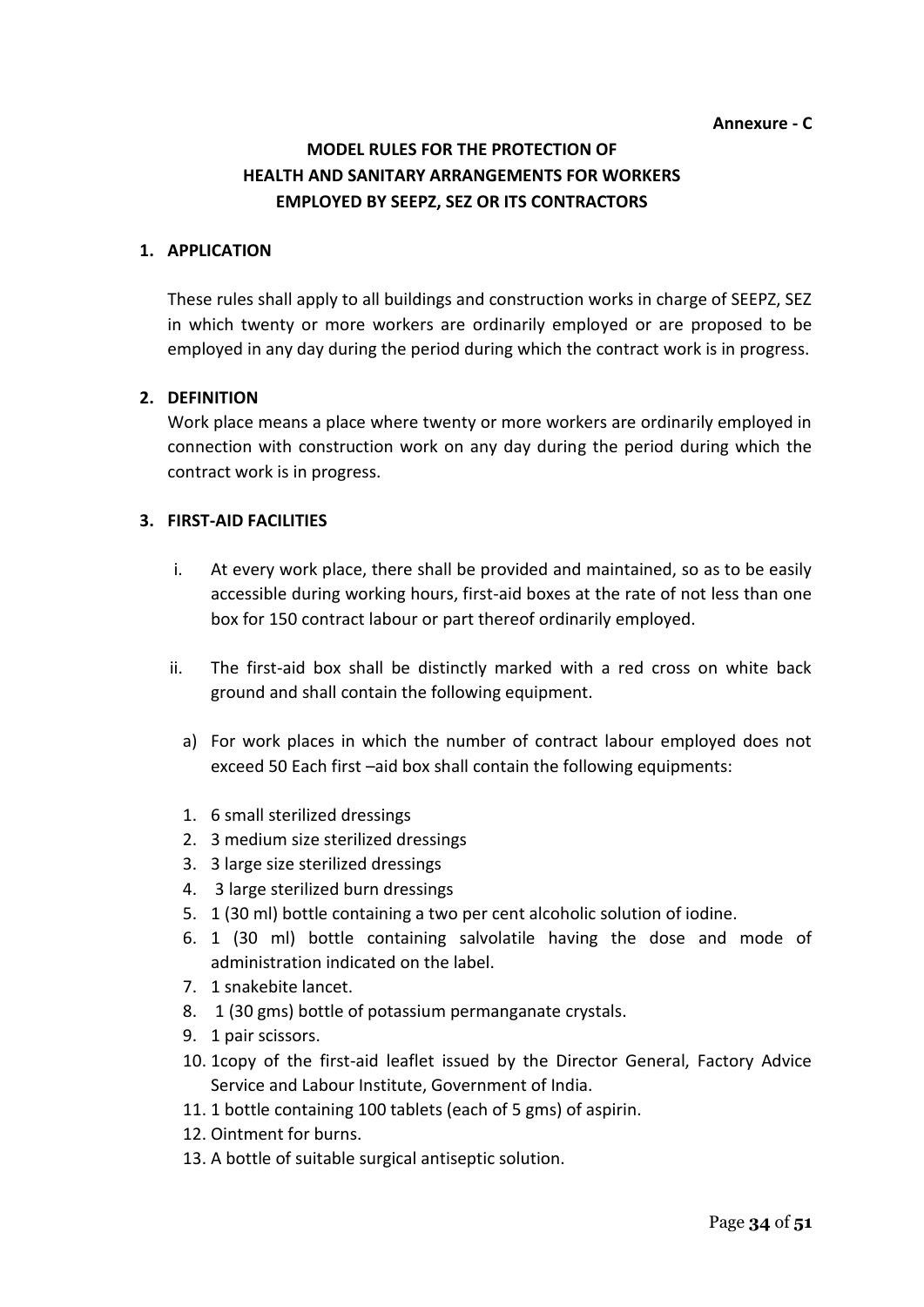- b) For work places in which the number of contract labour exceed 50. Each firstaid box shall contain the following equipments.
- 1. 12 small sterilized dressings.
- 2. 6 medium size sterilized dressings.
- 3. 6 large size sterilized dressings
- 4. 6 large size sterilized burn dressings.
- 5. 6 (15 gms) packets sterilized cotton wool.
- 6. 1 (60 ml). Bottle containing two per cent alcoholic solution iodine.
- 7. 1 (60 ml) bottle containing salvolatile having the dose and mode of administration indicated on the label.
- 8. 1 roll of adhesive plaster.
- 9. 1 snake bite lancet.
- 10. 1 (30 gms) bottle of potassium permanganate crystals.
- 11. 1 pair scissors.
- 12. 1 copy of the first-aid leaflet issued by the Director General Factory Advice Service and Labour Institute / Government of India.
- 13. A bottle containing 100 tablets (each of 5 gms) of aspirin.
- 14. Ointment for burns.
- 15. A bottle of suitable surgical antiseptic solution.
- iii. Adequate arrangements shall be made for immediate recoupment of the equipment when necessary.
- iv. Nothing except the prescribed contents shall be kept in the First-aid box.
- v. The first-aid box shall be kept in charge of a responsible person who shall always be readily available during the working hours of the workplace.
- vi. a person in charge of the First-aid box shall be a person trained in First-aid treatment in the work places where the number of contract labour employed is 150 or more.
- vii. In work places where the number of contract labour employed is 500 or more and hospital facilities are not available within easy distance from the works. First-aid posts shall be established and run by a trained compounder. The compounder shall be on duty and shall be available at all hours when the workers are at work.
- viii. Where work places are situated in places which are not towns or cities, a suitable motor transport shall be kept readily available to carry injured person or person suddenly taken ill to the nearest hospital.

# **4. DRINKING WATER**

- i. In every work place, there shall be provided and maintained at suitable places, easily accessible to labour, a sufficient supply of cold water fit for drinking.
- ii. Where drinking water is obtained from an intermittent public water supply, each work place shall be provided with storage where such drinking water shall be stored.
- iii. Every water supply or storage shall be at a distance of not less than 50 feet from any latrine drain or other source of pollution. Where water has to be drawn from an existing well which is within such proximity of latrine, drain or any other source of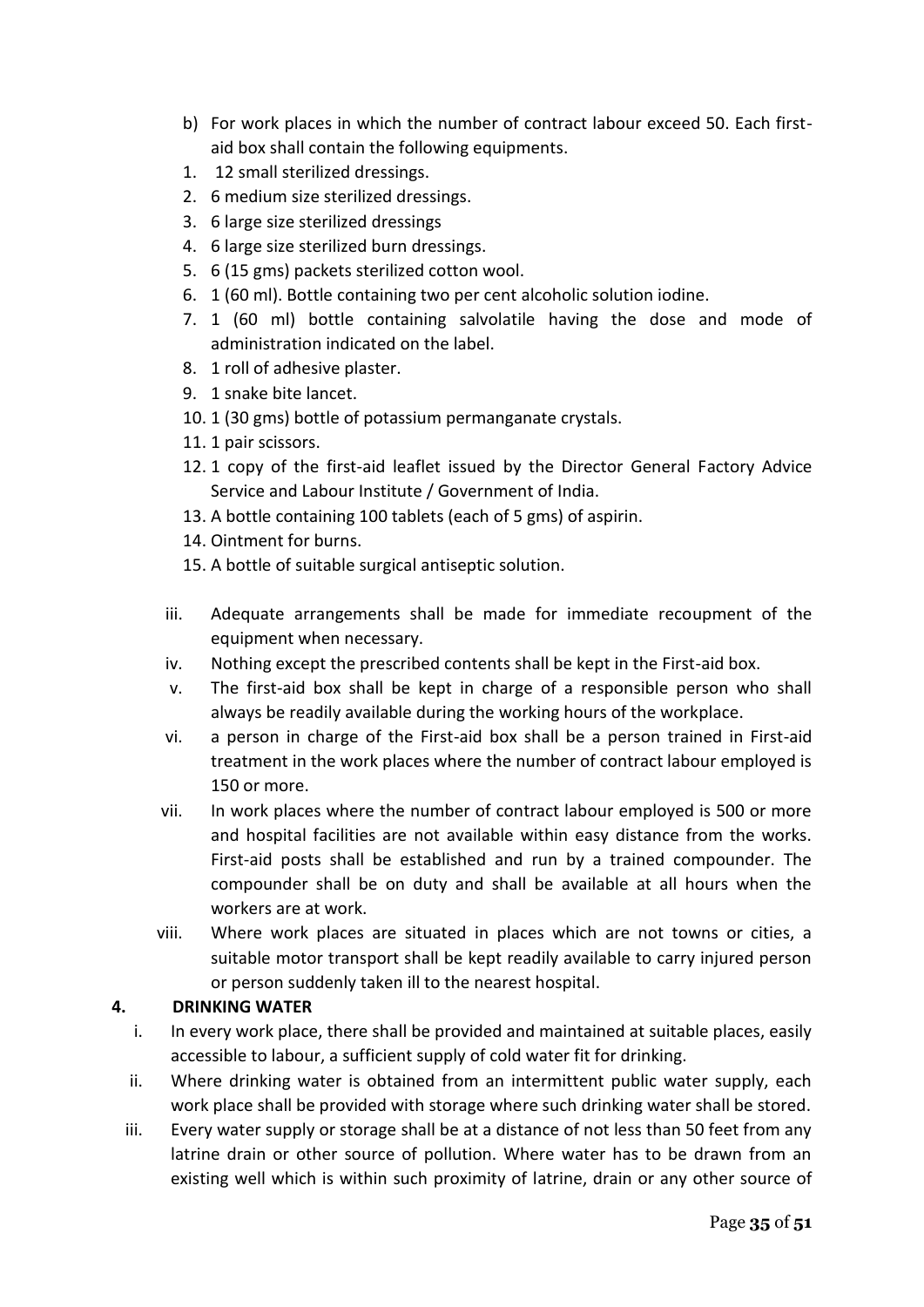pollution, the well shall be properly chlorinated before water is drawn from it for drinking. All such wells shall be entirely closed in and be provided with a trap door which shall be dust and waterproof.

iv. A reliable pump shall be fitted to each covered well, the trap door shall be kept locked and opened only for cleaning or inspection which shall be done at least once a month.

## **5. WASHING FACILITIES**

- i. In every work place adequate and suitable facilities for washing shall be provided and maintained for the use of contract labour employed therein.
- ii. Separate and adequate cleaning facilities shall be provided for the use of male and female workers.
- iii. Such facilities shall be conveniently accessible and shall be kept in clean and hygienic condition.

## **6. LATRINES AND URINALS**

- i. Latrines shall be provided in every work place on the following scale namely:
- a) Where female are employed, there shall be at least one latrine for every 25 females.
- b) Where males are employed, there shall be at least one latrine for every 25males.
- ii. Provided that, where the number of males or females exceeds 100, it shall be sufficient if there is one latrine for 25 males or females as the case may be upto the first 100, and one for every 50thereafter.
- iii. Every latrine shall be under cover and so partitioned off as to secure privacy, and shall have a proper door and fastenings.
- iv. Construction of latrines: The inside walls shall be constructed of masonry or some suitable heat-resisting non absorbent materials and shall be cement washed inside and outside at least once a year, Latrines shall not be of a standard lower than borehole system.
- v. (a) Where workers of both sexes are employed, there shall be displayed outside each block of latrine and urinal, a notice in the language understood by the majority of the workers "For Men only" or "For Women Only" as the case maybe.

(b) The notice shall also bear the figure of a man or of a woman, as the case may be.

- vi. There shall be at least one urinal for male workers upto 50 and one for female workers upto fifty employed at a time, provided that where the number of male or female workmen, as the case may be exceeds 500, it shall be sufficient if there is one urinal for every 50 males or females upto the first 500 and one for every 100 or part thereafter.
- vii. (a) The latrines and urinals shall be adequately lighted and shall be maintained in a clean and sanitary condition at all times. (b) Latrines and urinals other than those connected with a flush sewage system shall

comply with the requirements of the Public Health Authorities.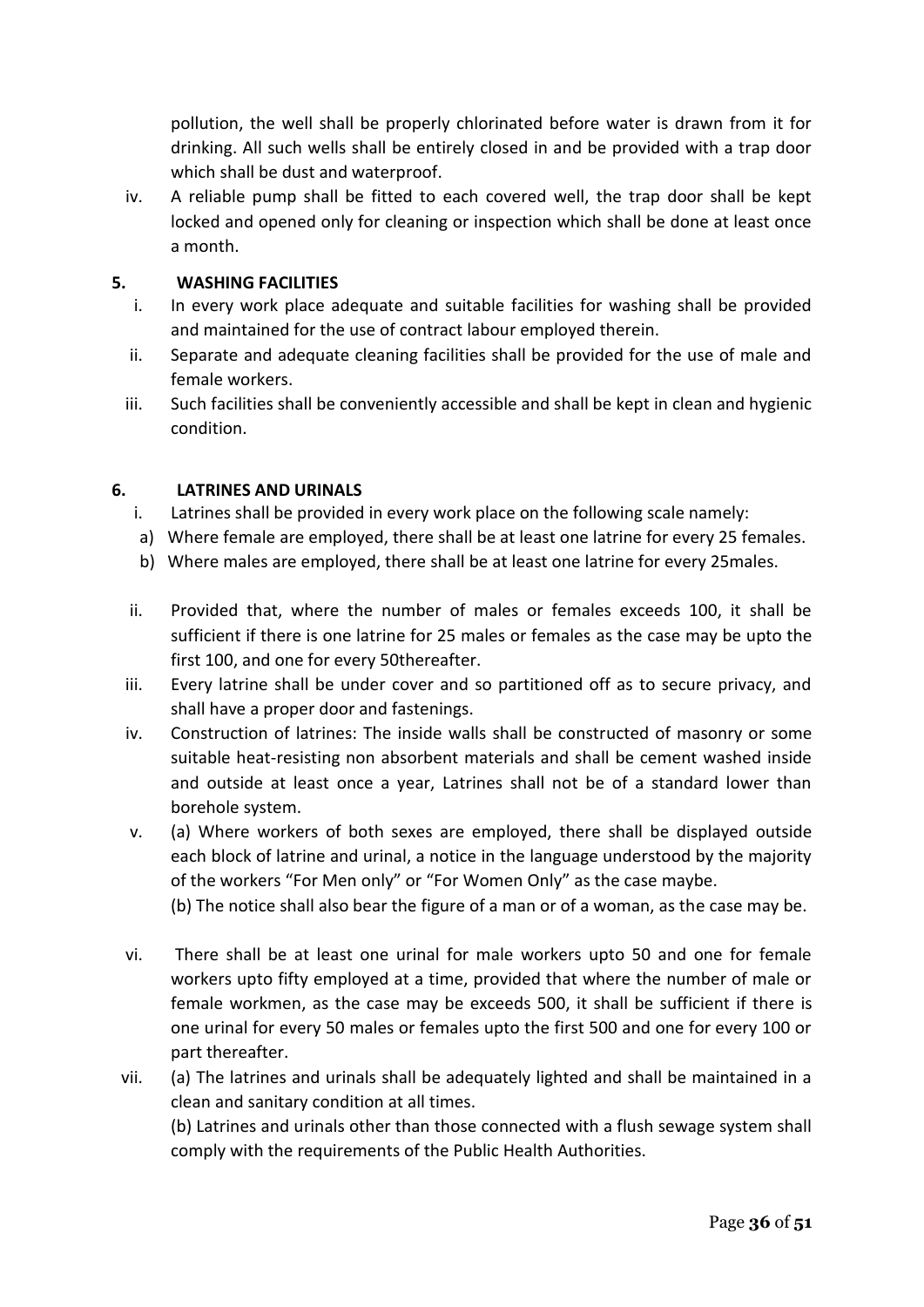- viii. Water shall be provided by means of tap or otherwise so as to be conveniently accessible in or near the latrines and urinals.
- ix. Disposal of excreta: Unless otherwise arranged for by the local sanitary authority, arrangements for proper disposal of excreta by incineration at the work place shall be made by means of a suitable incinerator. Alternately excreta may be disposed of by putting a layer of night soil at the bottom of a pucca tank prepared for the purpose and covering it with a 15 cm. Layer of waste or refuse and then covering it with a layer of earth for a fortnight (when it will turn to manure).
- x. The contractor shall at his own expense, carry out all instructions issued to him by the Engineer-in-Charge to effect proper disposal of night soil and other conservancy work in respect of the contractor's workmen or employees on the site. The contractor shall be responsible for payment of any charges which may be levied by Municipal or Cantonment Authority for execution of such on his behalf.

# **7. PROVISION OF SHELTER DURING REST**

At every place there shall be provided, free of cost, four suitable sheds, two for meals and the other two for rest separately for the use of men and women labour. The height of each shelter shall not be less than 3 meters (10 ft.) from the floor level to the lowest part of the roof. These shall be kept clean and the space provided shall be on the basis of 0.6 sq.m. (6 sft) per head. Provided that the Engineer-in-Charge may permit subject to his satisfaction, a portion of the building under construction or other alternative accommodation to be used for the purpose.

#### **8. CRECHES**

- i. At every work place, at which 20 or more women workers are ordinarily employed, there shall be provided two rooms of reasonable dimensions for the use of their children under the age of six years. One room shall be used as a play room for the children and and the other other astheirbedroom.Theroomsshallbeconstructedwithspecificationsasperclause19H (ii) a,b & c.
- ii. The rooms shall be provided with suitable and sufficient openings for light and ventilation. There shall be adequate provision of sweepers to keep the places clean.
- iii. The contractor shall supply adequate number of toys and games in the play room and sufficient number of cots and beddings in the bedroom.
- iv. The contractor shall provide one ayaa to look after the children in the crèche when the number of women workers does not exceed 50 and two when the number of women workers exceeds 50.
- v. The use of the rooms earmarked as crèches shall be restricted to children, their attendants and mothers of the children.

#### **9. CANTEENS**

i. In every work place where the work regarding the employment of contractor labour is likely to continue for six months and where in contract labours numbering one hundred or more are ordinarily employed, an adequate canteen shall be provided by the contractor for the use of such contract labour.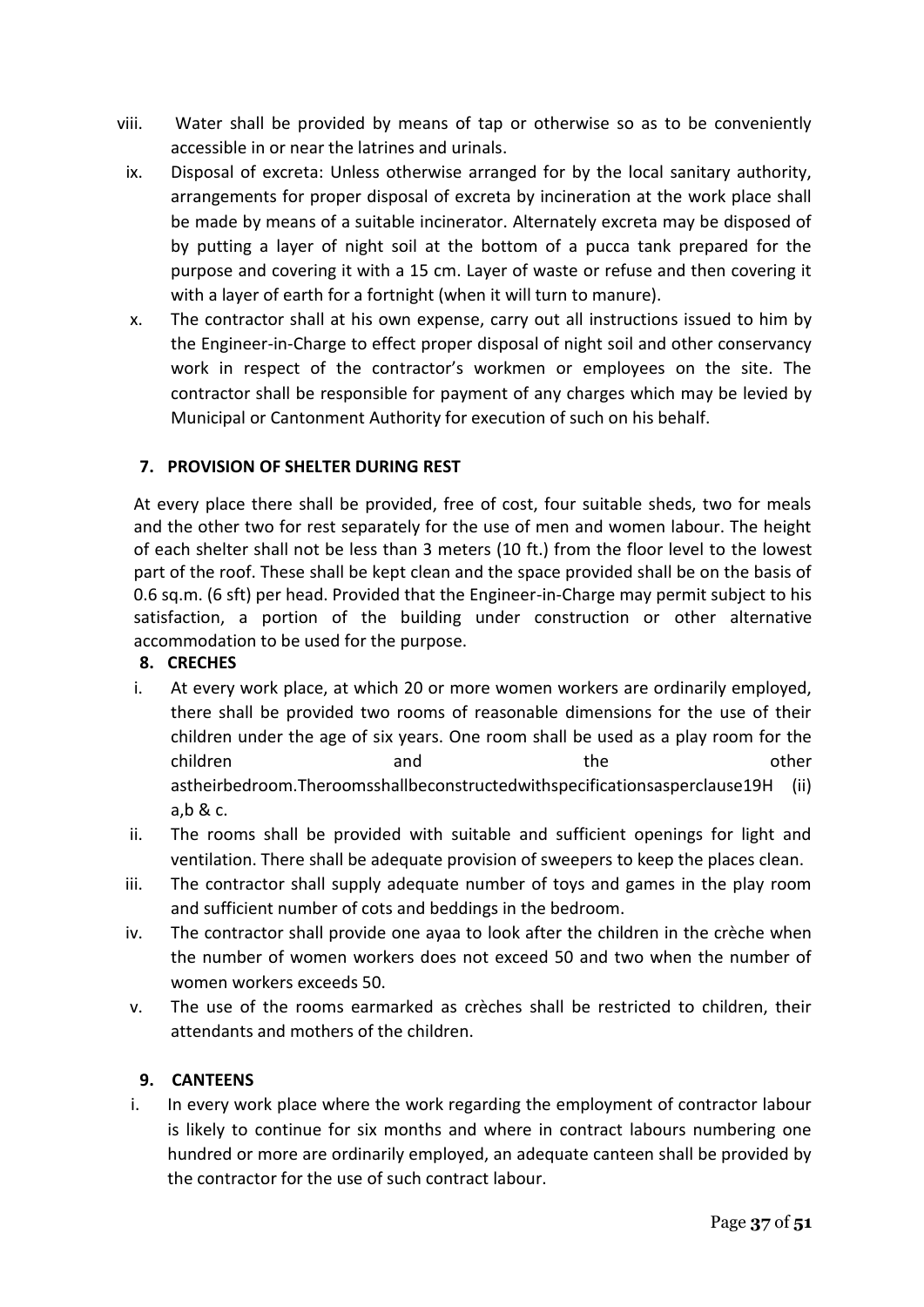- ii. The canteen shall be maintained by the contractor in an efficient manner.
- iii. The canteen shall consist of at least a dining hall, kitchen, storeroom, pantry and washing places separately for workers and utensils.
- iv. The canteen shall be sufficiently lighted at all times when any person has access to it.
- v. The floor shall be made of smooth and impervious materials and inside walls shall be lime washed or colour washed at least once in each year. Provided that the inside walls of the kitchen shall be lime washed every four months.
- vi. The premises of the canteen shall be maintained in a clean and sanitary condition.
- vii. Waste water shall be carried away in suitable covered drains and shall not be allowed to accumulate so as to cause a nuisance.
- viii. Suitable arrangements shall be made for the collection and disposal of garbage.
- ix. The dining hall shall accommodate at a time 30 per cent of the contract labour working at a time.
- x. The floor area of the dining hall, excluding the area occupied by the service counter and any furniture except tables and chairs shall not be less than one square metre (10 sft) per diner to be accommodated as prescribed in sub-Rule(ix).
- xi. (a) A portion of the dining hall and service counter shall be partitioned off and reserved for women workers in proportion to their number. (b) Washing places for women shall be separate and screened to secure privacy.
- xii. Sufficient tables stools, chairs or benches shall be available for the number of diners to be accommodated as prescribed in sub-Rule (ix).
- xiii. (a) 1. There shall be provided and maintained sufficient utensils crockery, furniture and any other equipment necessary for the efficient running of the canteen.

2. The furniture utensils and other equipment shall be maintained in a clean and hygienic condition.

(b) 1. Suitable clean clothes for the employees serving in the canteen shall be provided and maintained.

2. A service counter, if provided, shall have top of smooth and impervious material.

3. Suitable facilities including an adequate supply of hot water shall be provided for the cleaning of utensils and equipments.

- xiv. The food stuffs and other items to be served in the canteen shall be in conformity with the normal habits of the contract labour.
- xv. The charges for food stuffs, beverages and any other items served in the canteen shall be based on 'No Profit, No loss' and shall be conspicuously displayed in the canteen.
- xvi. In arriving at the price of foodstuffs, and other article served in the canteen, the following items shall not be taken into consideration as expenditure namely:
	- a) The rent of land and building.
	- b) The depreciation and maintenance charges for the building and equipments provided for the canteen.
	- c) The cost of purchase, repairs and replacement of equipments including furniture, crockery, cutlery and utensils.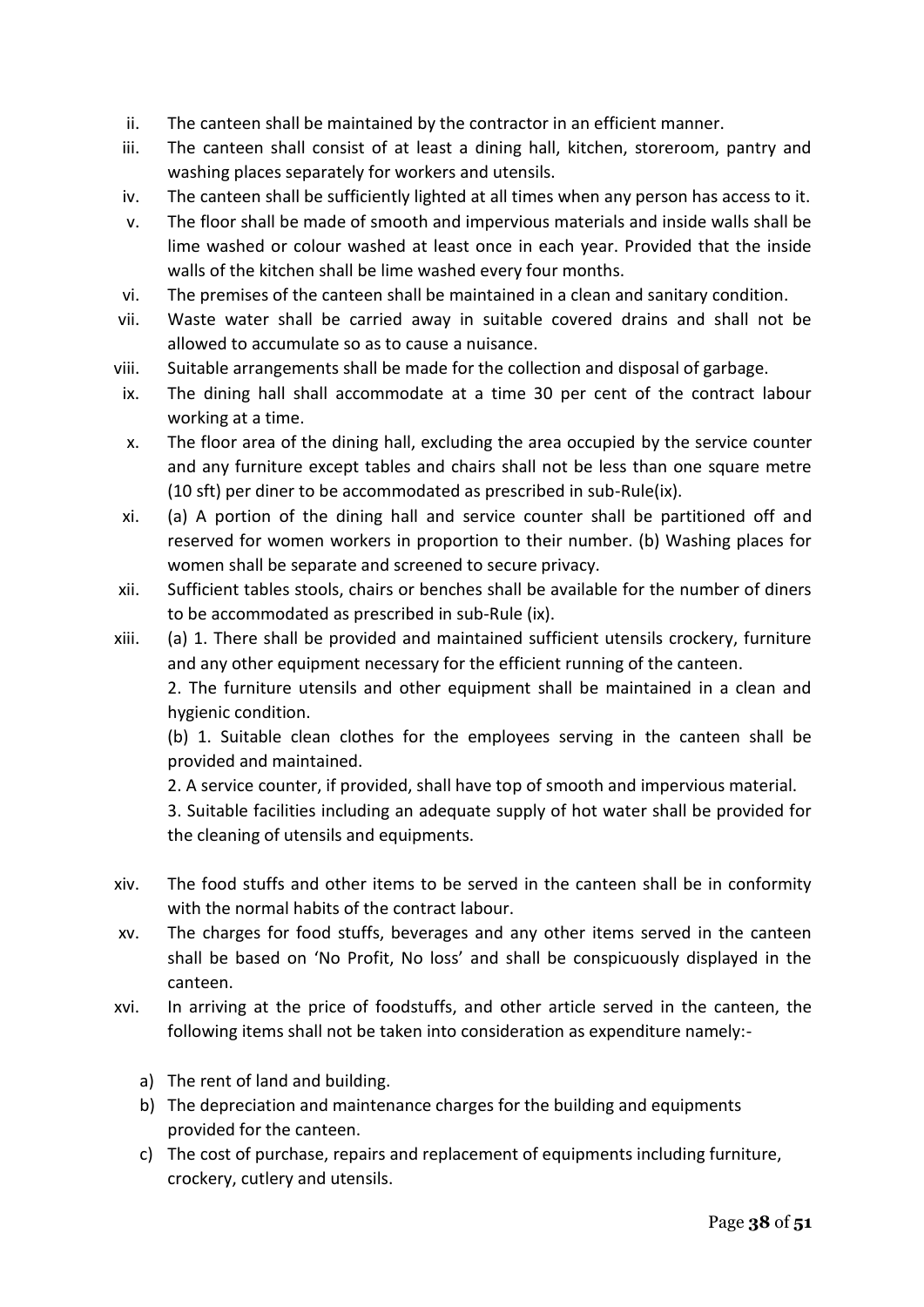- d) The water charges and other charges incurred for lighting and ventilation.
- e) The interest and amounts spent on the provision and maintenance of equipments provided for the canteen.
- xvii. The accounts pertaining to the canteen shall be audited once every 12 months by registered accountants and auditors.

#### **10. ANTI-MALARIAL PRECAUTIONS**

The contractor shall at his own expense, conform to all anti-malarial instructions given to him by the Engineer-in-Charge including the filling up of any borrow pits which may have been dug by him.

**11.** The above rules shall be incorporated in the contracts and in notices inviting tenders and shall form an integral part of the contracts.

#### **12. AMENDMENTS**

SEEPZ, SEZ may, from time to time, add to or amend these rules and issue directions - it may consider necessary for the purpose of removing any difficulty which may arise in the administration thereof.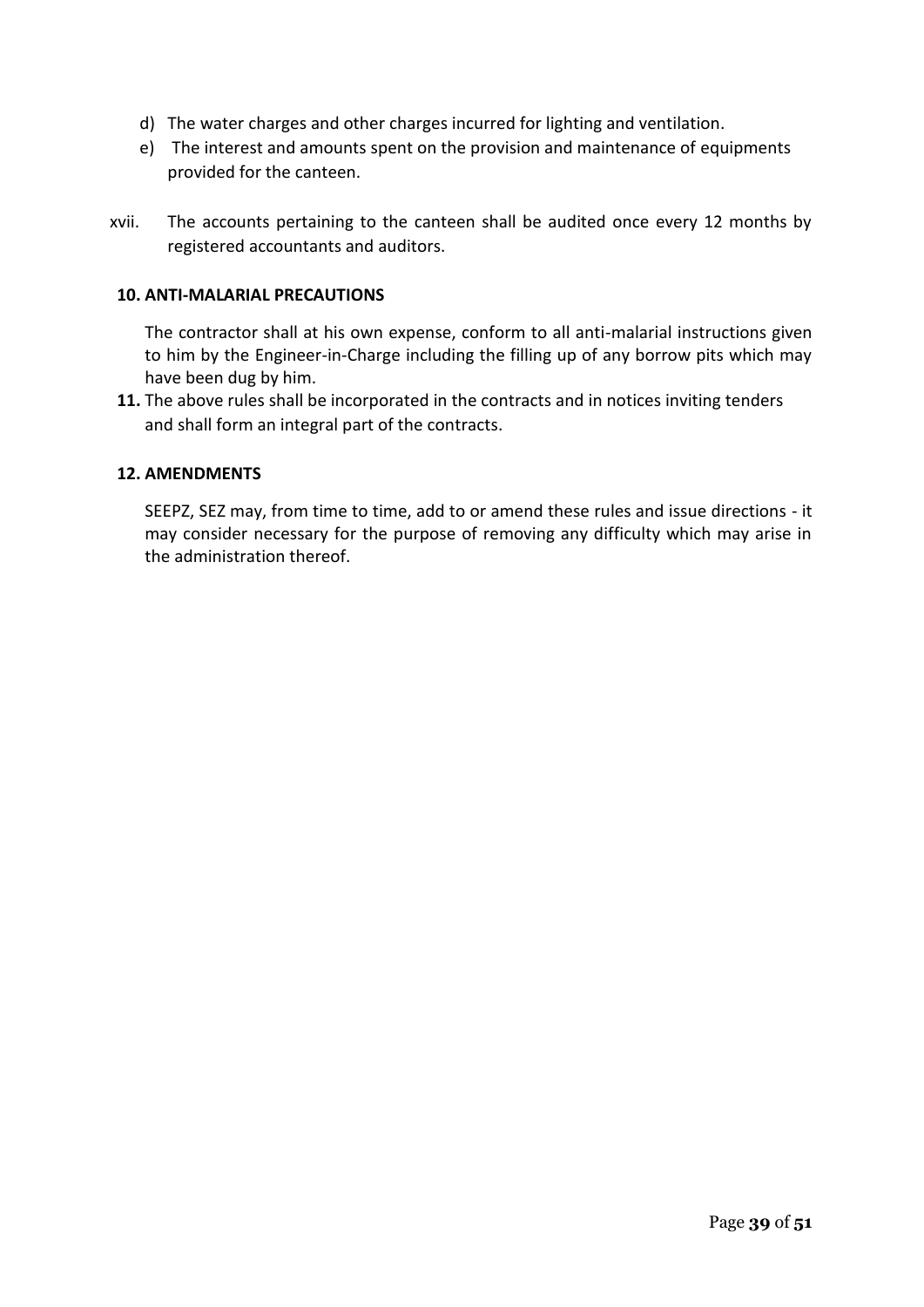# **SEEPZ, SEZ SAFETY CODE**

- **1.** Suitable Scaffolds should be provided for workmen for all works that cannot safely be done from the ground, or from solid construction except such short period work as can be done safely from ladders. When a ladder is used, an extra mazdoor shall be engaged for holding the ladder and if the ladder is used for carrying materials as well suitable footholds and hand-hold shall be provided on the ladder and the ladder shall be given an inclination not steeper than  $\frac{1}{4}$  to 1 ( $\frac{1}{4}$  horizontal and 1vertical).
- **2.** Scaffolding of staging more than 3.6m (12ft.) above the ground or floor, swung or suspended from an overhead support or erected with stationary support shall have a guard rail properly attached or bolted, braced and otherwise secured at least 90 cm. (3ft.) high above the floor or platform of such scaffolding on staging and extending along the entire length of the outside and ends thereof with only such opening as may be necessary for the delivery of materials. Such scaffolding or staging shall be so fastened as to prevent it from swaying from the building or structure.
- **3.** Working platforms, gangways and stairways should be so constructed that they should not sag unduly or unequally, and if the height of the platform or the gangway or the stairway is more than 3.6 m (12ft.) above ground level or floor level, they should be closely boarded, should have adequate width and should be suitably fastened as described in (2)above.
- **4.** Every opening in the floor of a building or in a working platform shall be provided with suitable means to prevent the fall of person or materials by providing suitable fencing or railing whose minimum height shall be 90cm.(3ft.)
- **5.** Safe means of access shall be provided to all working platforms and other working places. Every ladder shall be securely fixed. No portable single ladder shall be over 9m. (30ft.) in length while the width between side rails in rung ladder shall in no case be less than 29 cm.  $(11 \frac{1}{2})$  for ladder upto and including 3m.  $(10 ft.)$  in length. For long ladders, this width should be increased at least  $\frac{1}{4}$ " for each additional 30cm. (1 foot) of length. Uniform step spacing of not more than 30cm shall be kept. Adequate precautions shall be taken to prevent danger from electrical equipment. No materials on any of the site or work shall be so stacked or placed as to cause danger or inconvenience to any person or the public. The contractor shall provide all necessary fencing and lights to protect the public from accident and shall be bound to bear the expenses of defence of every suit, action or other proceedings at law that may be brought by any person for injury sustained owing to neglect of the above precautions and to pay any damages and cost which may be awarded in any such suit, action or proceedings to any such person on which may, with the consent of the contractor, be paid to compensate any claim by any such person.
- **6. a. Excavation and Trenching** All trenches 1.2 m. (4ft.) or more in depth, shall at all times be supplied with at least one ladder for each 30m. (100ft.) in length or fraction thereof, Ladder shall extend from bottom of the Trench to at least 90cm (3fts) above the surface of the ground. The side of the trenches which are 1.5 m. (5 ft.) or more in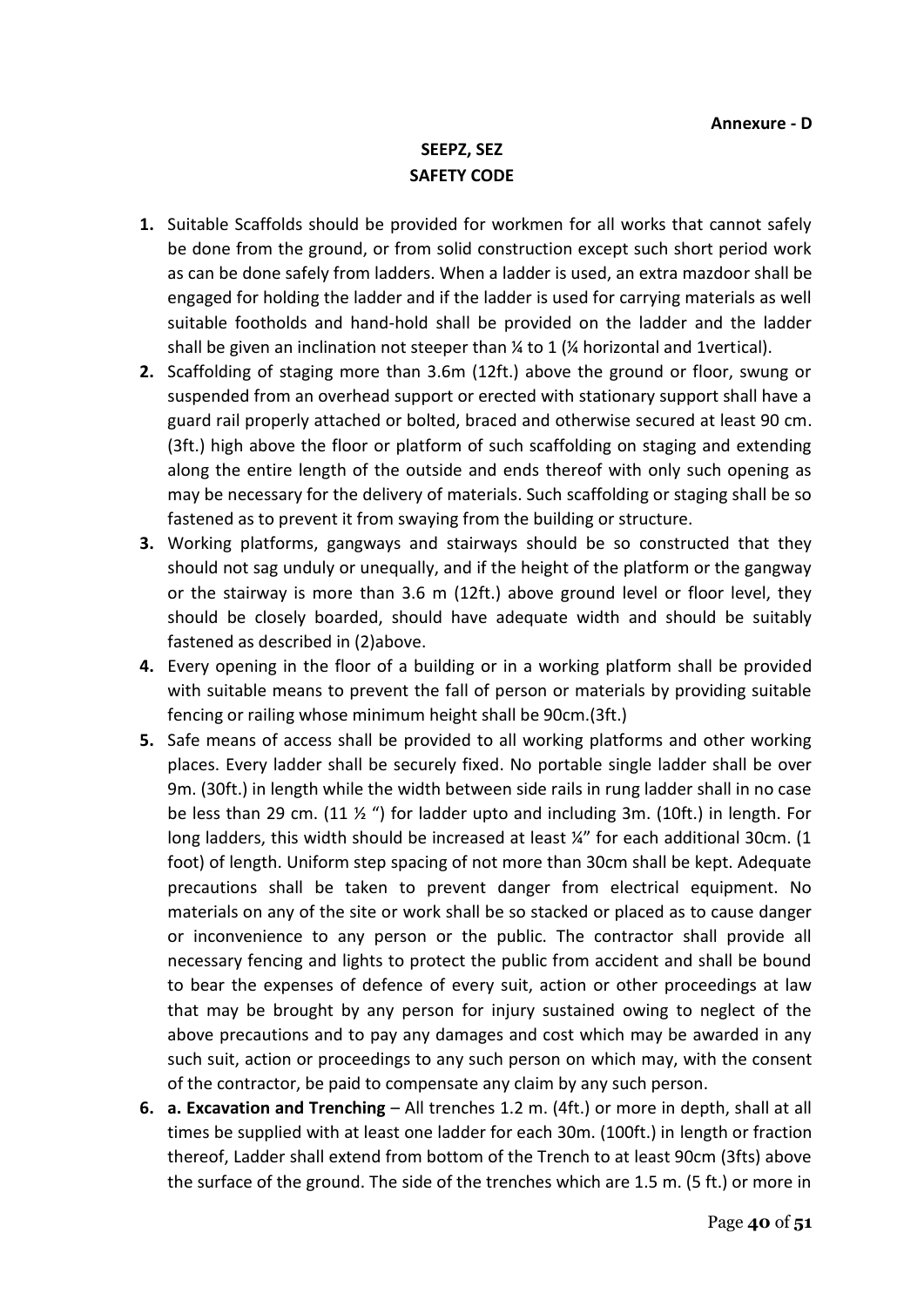depth shall be stepped back to give suitable slope or securely held by timber bracing, so as to avoid the danger of sides collapsing. The excavated material shall not be placed within 1.5 m. (5 ft.) of the edges of the trench or half of the depth of the trench whichever is more. Cutting shall be done from top to bottom. Under no circumstances, undermining or undercutting shall be done.

# **b. Safety Measures for digging bore holes:-**

- i. If the bore well is successful, it should be safely capped to avoid caving and collapse of the bore well. The failed and the abandoned ones should be completely refilled to avoid caving and collapse;
- ii. During drilling, Sign boards should be erected near the site with the address of the drilling contractor and the Engineer-in-charge of the work;
- iii. Suitable fencing should be erected around the well during the drilling and after the installation of the rig on the point of drilling, flags shall be put 50 Mtr all around the point of drilling to avoid entry of people/animals;
- iv. After drilling the bore well, a cement platform (0.50 Mtr x 0.50 Mtr x 1.20 Mtr) 0.60 Mtr above ground level and 0.60 Mtr below ground level should be constructed around the well casing;
- v. After the completion of the bore well, the contractor should cap the bore well properly by welding steel plate, cover the bore well with the drilled wet soil and fix thorny shrubs over the soil. This should be done even while repairing the pump;
- vi. After the bore well is drilled the entire site should be brought to the ground level;
	- **7. Demolition** Before any demolition work is commenced and also during the progress of the work,
- i. All roads and open areas adjacent to the work site shall either be closed or suitably protected.
- ii. No electric cable or apparatus which is liable to be a source of danger or a cable or apparatus used by the operator shall remain electrically charged.
- iii. All practical steps shall be taken to prevent danger to persons employed from risk of fire or explosion or flooding. No floor, roof or other part of the building shall be so overloaded with debris or materials as to render it unsafe.
	- **8.** All necessary personal safety equipment as considered adequate by the Engineer-in-Charge should be kept available for the use of the person employed on the site and maintained in a condition suitable for immediate use, and the contractor should take adequate steps to ensure proper use of equipment by those concerned. The following safety equipment shall invariably be provided.
- i. Workers employed on mixing asphaltic materials, cement and lime mortars shall be provided with protective footwear and protective goggles.
- ii. Those engaged in white washing and mixing or stacking of cement bags or any material which is injurious to the eyes shall be provided with protective goggles.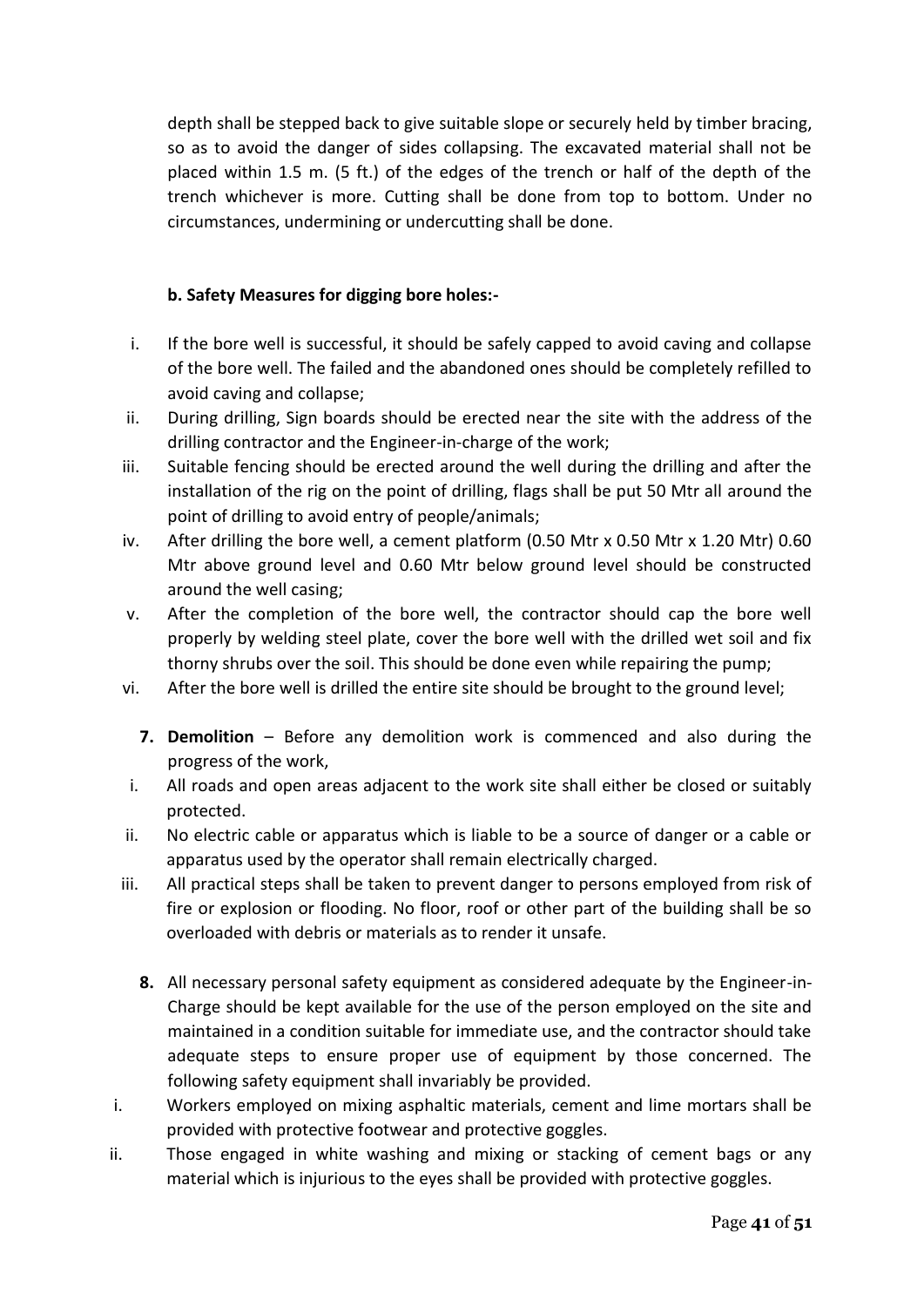- iii. Those engaged in welding works shall be provided with welder's protective eyeshields.
- iv. Stone breaker shall be provided with protective goggles and protective clothing and seated at sufficiently safe intervals.
- v. When workers are employed in sewers and manholes, which are in active use, the contractors shall ensure that the manhole covers are opened and ventilated at least for an hour before the workers are allowed to get into the manholes, and the manholes so opened shall be cordoned off with suitable railing and provided with warning signals or boards to prevent accident to the public. In addition, the contractor shall ensure that the following safety measures are adhered to:
	- a) Entry for workers into the line shall not be allowed except under supervision of the Engineer or any other higher officer.
	- b) At least 5 to 6 manholes upstream and downstream should be kept open for at least 2 to 3 hours before any man is allowed to enter into the manhole for working inside.
	- c) Before entry, presence of toxic gases should be tested by inserting wet lead acetate paper which changes colour in the presence of such gases and gives indication of their presence.
	- d) Presence of Oxygen should be verified by lowering a detector lamp into the manhole. In case, no Oxygen is found inside the sewer line, workers should be sent only with oxygen kit.
	- e) Safety belt with rope should be provided to the workers. While working inside the manholes, such rope should be handled by two men standing outside to enable him to be pulled out during emergency.
	- f) The area should be barricaded or condoned off by suitable means to avoid mishaps of any kind. Proper warning signs should be displayed for the safety of the public whenever cleaning works are undertaken during night or day.
	- g) No smoking or open flames shall be allowed near the blocked manhole being cleaned.
	- h) The malba obtained on account of cleaning of blocked manholes and sewer lines should be immediately removed to avoid accidents on account of slippery nature of the malba.
	- i) Workers should not be allowed to work inside the manhole continuously. He should be given rest intermittently. The Engineer-in-Charge may decide the time upto which a worker may be allowed to work continuously inside the manhole.
	- j) Gas masks with Oxygen Cylinder should be kept at site for use in emergency.
	- k) Air-blowers should be used for flow of fresh air through the manholes. Whenever called for, portable air blowers are recommended for ventilating the manholes. The Motors for these shall be vapour proof and of totally enclosed type. Non sparking gas engines also could be used but they should be placed at least 2 meters away from the opening and on the leeward side protected from wind so that they will not be a source of friction on any inflammable gas that might be present.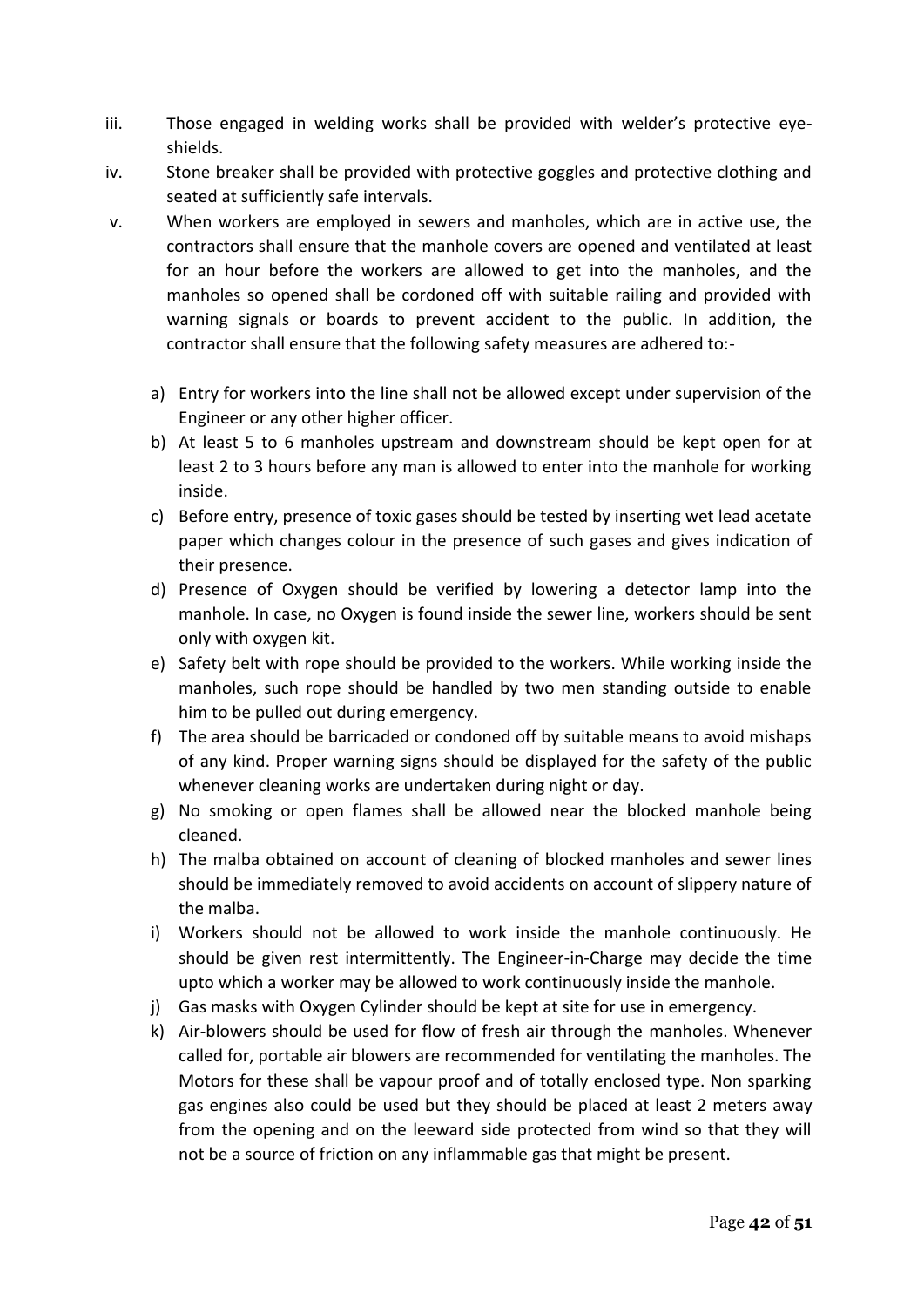- l) The workers engaged for cleaning the manholes / sewers should be properly trained before allowing to work in the manhole.
- m) The workers shall be provided with Gumboots or non-sparking shoes bump helmets and gloves non sparking tools safety lights and gas masks and portable air blowers (when necessary). They must be supplied with barrier cream for anointing the limbs before working inside the sewer lines.
- n) Workmen descending a manhole shall try each ladder stop or rung carefully before putting his full weight on it to guard against insecure fastening due to corrosion of the rung fixed to manhole well.
- o) If a man has received a physical injury, he should be brought out of the sewer immediately and adequate medical aid should be provided to him.
- p) The extent to which these precautions are to be taken depend on individual situation but the decision of the Engineer-in-Charge regarding the steps to be taken in this regard in an individual case will be final.
- vi. The Contractor shall not employ men and women below the age of 18 years on the work of painting with products containing lead in any form. Wherever men above the age of 18 are employed on the work of lead painting, the following precaution should be taken:
	- a) No paint containing lead or lead products shall be used except in the form of paste or ready made paint.
	- b) Suitable face masks should be supplied for use by the workers when paint is applied in the form of spray or a surface having lead paint is dry rubbed and scrapped.
	- c) Overall shall be supplied by the contractors to the workmen and adequate facilities shall be provided to enable the working painters to wash during and on the cessation of work.
	- **9.** Contractor shall not employ women and men below the age of 18 on the work of painting with product containing lead in any form, wherever men above the age of 18 are employed on the work of lead painting, the following principles must be observed for such use:
	- i. White lead, sulphate of lead or product containing these pigment, shall not be used in painting operation except in the form of pastes or paint ready for use.
	- ii. Measures shall be taken, wherever required in order to prevent danger arising from the application of a paint in the form of spray.
	- iii. Measures shall be taken, wherever practicable, to prevent danger arising out of from dust caused by dry rubbing down and scraping.
	- iv. Adequate facilities shall be provided to enable working painters to wash during and on cessation of work.
	- v. Overall shall be worn by working painters during the whole of working period.
	- vi. Suitable arrangement shall be made to prevent clothing put off during working hours being spoiled by painting materials.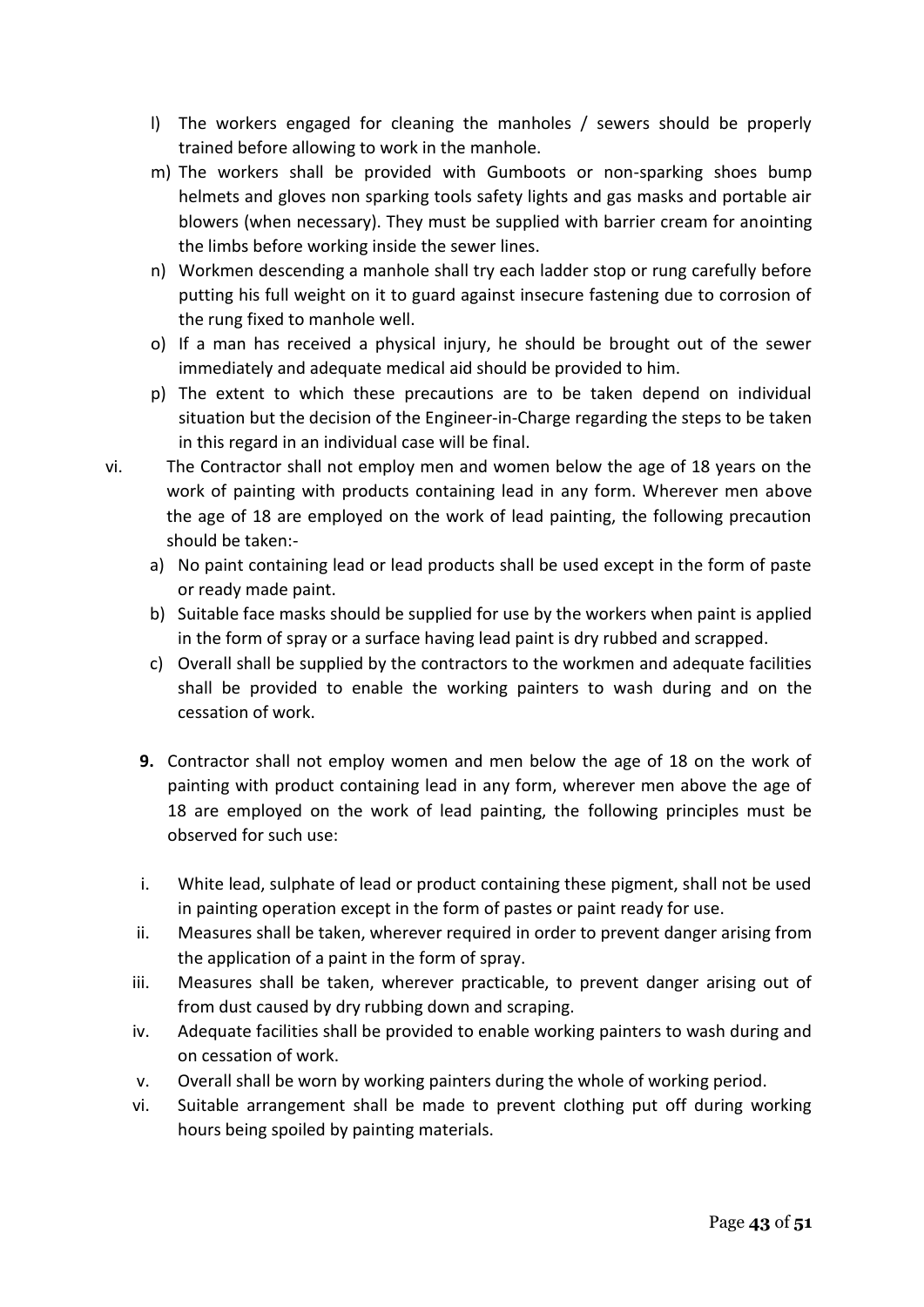- vii. Cases of lead poisoning and suspected lead poisoning shall be notified and shall be subsequently verified by medical man appointed by competent authority of SEEPZ, SEZ.
- viii. SEEPZ, SEZ may require, when necessary medical examination of workers.
- ix. Instructions with regard to special hygienic precautions to be taken in the painting trade shall be distributed to working painters.
- **10.** When the work is done near any place where there is risk of drowning, all necessary equipments should be provided and kept ready for use and all necessary steps taken for prompt rescue of any person in danger and adequate provision, should be made for prompt first aid treatment of all injuries likely to be obtained during the course of the work.
- **11.** Use of hoisting machines and tackle including their attachments, anchorage and supports shall conform to the following standards or conditions:
	- i. (a) These shall be of good mechanical construction, sound materials and adequate strength and free from patent defects and shall be kept repaired and in good working order.
		- (b) Every rope used in hoisting or lowering materials or as a means of suspension shall

be of durable quality and adequate strength, and free from patent defects.

- ii. Every crane driver or hoisting appliance operator shall be properly qualified and no person under the age of 21 years should be in charge of any hoisting machine including any scaffolding winch or give signals to operator.
- iii. In case of every hoisting machine and of every chain ring hook, shackle swivel and pulley block used in hoisting or as means of suspension, the safe working load shall be ascertained by adequate means. Every hoisting machine and all gear referred to above shall be plainly marked with the safe working load. In case of a hoisting machine having a variable safe working load each safe working load and the condition under which it is applicable shall be clearly indicated. No part of any machine or any gear referred to above in this paragraph shall be loaded beyond the safe working load except for the purpose of testing.
- iv. In case of departmental machines, the safe working load shall be notified by the Electrical Engineer-in-Charge. As regards contractor's machines the contractors shall notify the safe working load of the machine to the Engineer-in-Charge whenever he brings any machinery to site of work and get it verified by the electrical Engineer concerned.
- **12.** Motors, gearing, transmission, electric wiring and other dangerous parts of hoisting appliances should be provided with efficient safeguards. Hoisting appliances should be provided with such means as will reduce to the minimum the risk of accidental descent of the load. Adequate precautions should be taken to reduce to the minimum the risk of any part of a suspended load becoming accidentally displaced. When workers are employed on electrical installations which are already energized, insulating mats, wearing apparel, such as gloves, sleeves and boots as may be